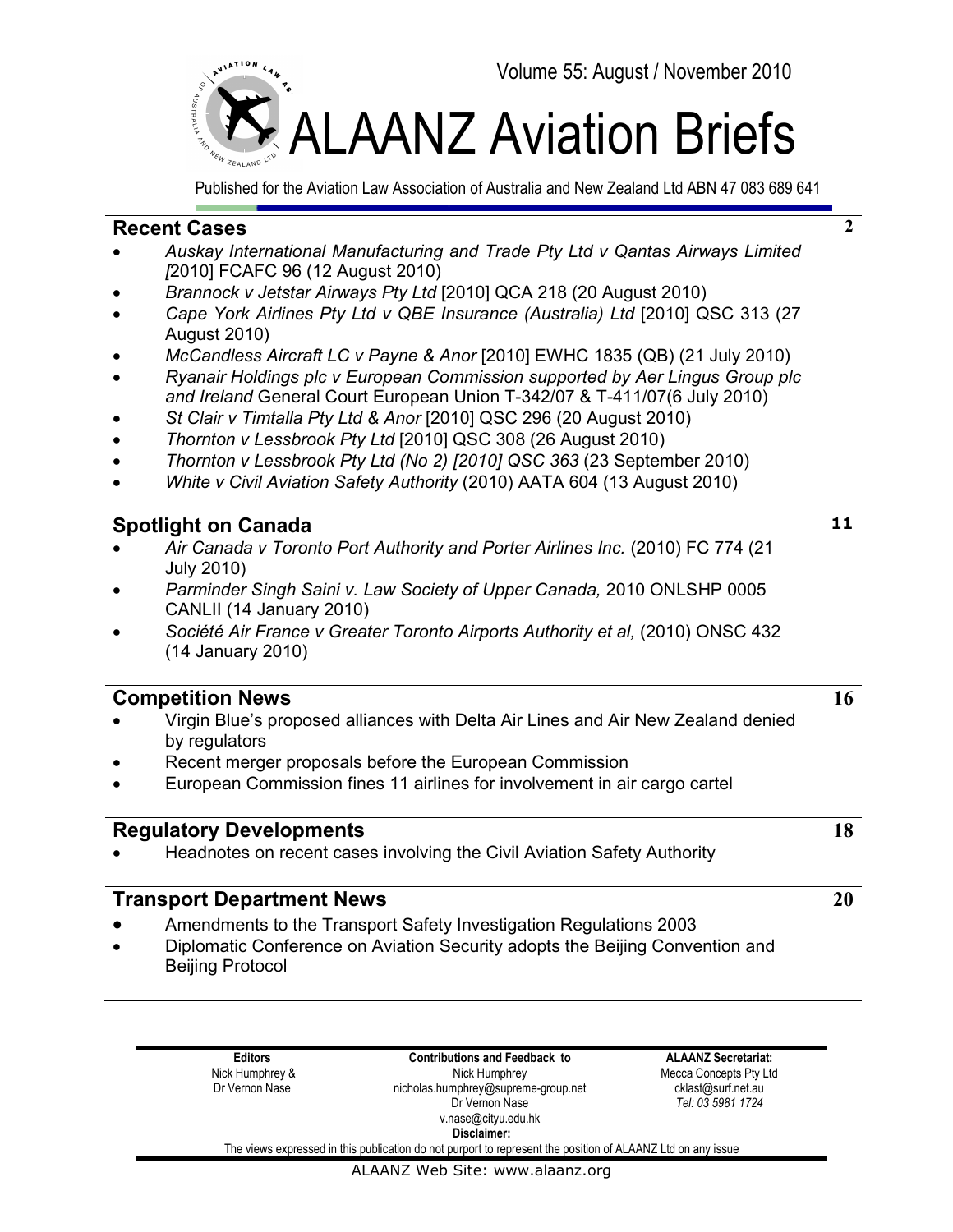## **RECENT CASES**

#### *Auskay International Manufacturing and Trade Pty Ltd v Qantas Airways Limited*  **[2010] FCAFC 96 (12 August 2010)**

This matter relates to two applications for leave to appeal separate judgments given on 11 December 2009 against Auskay, the applicant. It will be recalled that Auskay International Manufacturing & Trade Pty Ltd has commenced a representative proceeding in the Federal Court of Australia against various airlines relating to the cargo cartel allegations.

In the first judgment, the primary Judge struck out the Fourth Amended Statement of Claim and refused a motion by the applicant to amend the definition of the represented group. In the second judgment, the primary Judge refused the applicant's application for a transfer of the proceeding to the New South Wales District Registry of the Court.

On the first and most significant issue, the applicant's pleadings had been the subject of judicial scrutiny as long ago as 29 September 2008, when the Statement of Claim was struck out on the basis the applicant failed to identify the market in which the respondents were alleged to be in competition with other. Consequently, the applicant made substantial modifications to its pleading resulting in the Fourth Amended Statement of Claim making "*copious provision on the question of the relevant market or markets*". However, the primary Judge considered that the pleading remained deficient in that it failed to allege the facts necessary to sustain the conclusion that there was a relevant market in Australia, as required by s 4E of the *Trade Practices Act*.

The primary Judge stated that there could be "*no objection to the applicant pleading ... that there is a global market for air freight services and that part of that market is a 'market in Australia'*" but it had failed to alleged the material facts that would be

necessary to justify such a conclusion. On this point, Jessup J, who delivered the leading judgment, considered that "*[t]here could be no suggestion that the primary Judge misdirected himself as to what constituted a "market"*."

The material facts relied on by the applicant to establish the existence of a "global market" include the possibility that carriers are able to substitute routes and modes of carriage between hubs and ports when providing services.

The judgment covered extensively the issue of defining a "global market" and a "market" for international cargo services under the *Trade Practices Act*. On defining the relevant "market" Jessup J found that:

*"I consider that [the primary Judge] was in error in two related respects in the approach he took to the applicant's allegation that there was a global market. His Honour ought not to have treated the routes followed by aircraft as effectively defining the service which was supplied by the respondents; and he ought to have recognised that the applicant's factual case was that there was global supply-side substitutability for the provision of airfreight services, however improbable that circumstance may appear at this interlocutory stage of the proceeding*." (at [45]).

His Honour also found that the pleadings were not embarrassing because whether certain facts pleaded by the applicant could justify the conclusion will be a matter of argument and an interlocutory strike out hearing is not the s4E" (at [47]).

Finally, Jessup J considered that "*substantial injustice would be occasioned to the applicant if [the primary Judge's] decision was allowed to stand: see Wright Rubber Products Pty Ltd v Bayer AG [2010] FCAFC 85 at [83]*" (at [49]).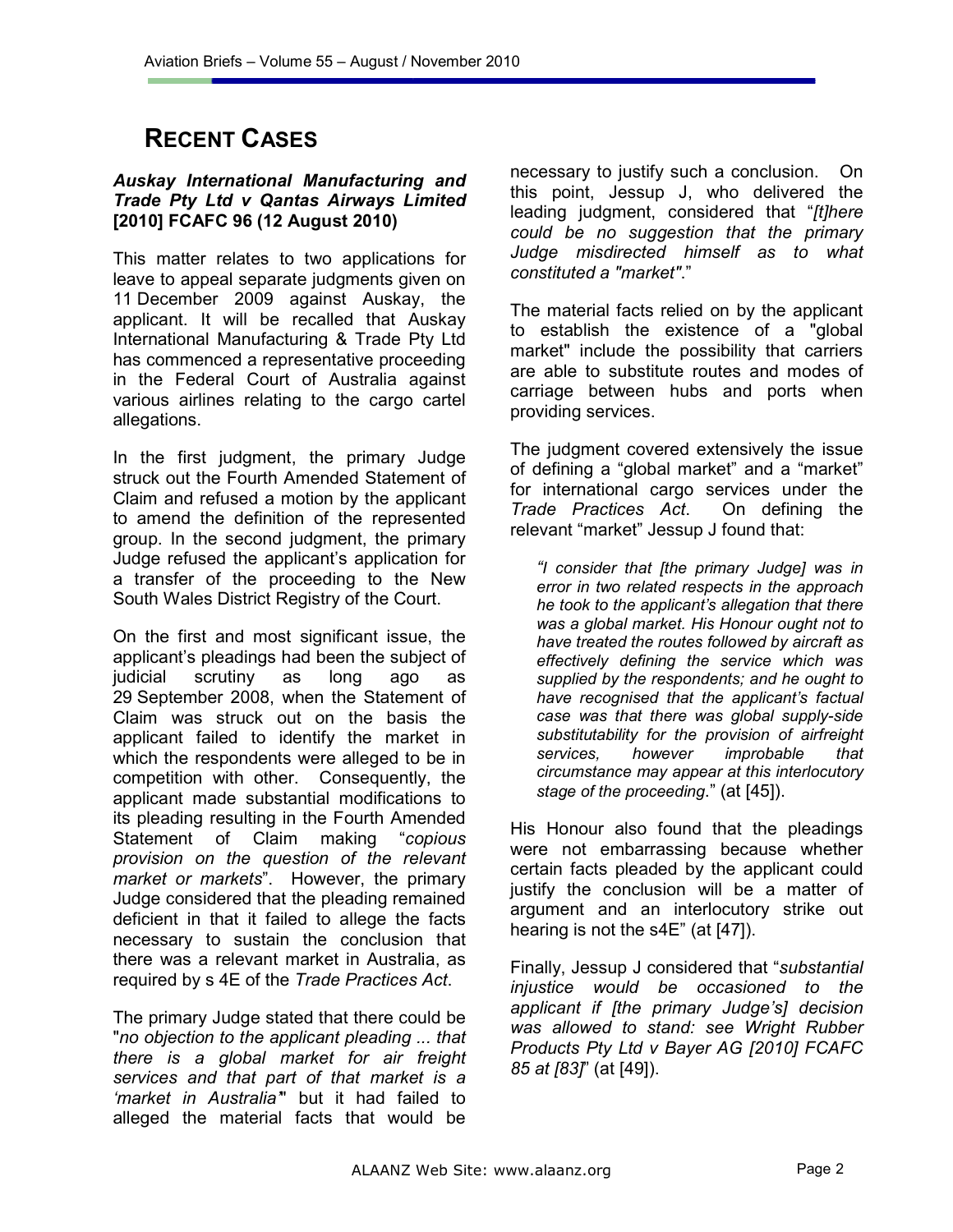Accordingly, the orders striking out the Fourth Amended Statement of Claim were unanimously were set aside.

Concurring with Jessup J, Moor J also added:

> "*In my opinion this history provides a reason additional to those identified by Jessup J for granting leave to appeal from the order striking out the applicant's most recently formulated statement of claim. To refuse leave and thus to defer to the views of the primary judge about the adequacy of the pleadings would potentially add considerable further delay.*"

Should this matter go to a final hearing, it will be curious to see how the Court deals with the pleadings when subjected to full scrutiny.

On the second issue, the Applicant had sought to transfer the proceeding from Melbourne to Sydney on the basis of the common issues this proceeding has with those proceedings the ACCC has commenced against several of the airlines. As a matter of practice and substance, the primary Judge had refused the transfer. On the issue of substance, His Honour averted to the possibility "*that s 23B(1) of the Wrongs Act 1958 (Vic) might operate differently, in relevant respects, from s 5(1) of the Law Reform (Miscellaneous Provisions) Act 1946 (NSW). The latter provided only for the recovery of contribution as between joint tortfeasors, while the former allowed for recovery of contribution from another person who was "liable in respect of the same damage".*" (at [57]). On these matters, Jessup J found that: "*In my view, these other considerations to which His Honour adverted are conventional and appropriate ones, and lead naturally to the conclusion that the proceedings should not be transferred."* 

On the issue of costs see: *Auskay International Manufacturing & Trade Pty Ltd v Qantas Airways Limited* (No 2) [2010] FCAFC 129.

#### *Brannock v Jetstar Airways Pty Ltd* **[2010] QCA 218 (20 August 2010)**

In a recent Queensland Court of Appeal decision, an airline has successfully obtained summary judgment against a claim for damages for personal injury pursuant to section 28 of the *Civil Aviation (Carriers 'Liability) Act* 1959 (the Act) which provides for the strict liability of a carrier for damage sustained to a passenger by reason of an "accident" occurring on board an aircraft or during embarkation or disembarkation.

In this case the passenger allegedly suffered injuries whilst embarking an aircraft operated by the airline for interstate domestic carriage in Australia. The passenger alleged that he was directed down a set of stairs to embark the aircraft via the tarmac. Upon descending the stairs, it is alleged that the passenger and his companion were unable to identify the door giving access to the tarmac. They then ascended back up the stairs, only to be met by other passengers who offered to direct them to the aircraft. The passenger then turned on the stairs, lost his footing and fell.

The meaning of "accident" for the purpose of the Act is found by reference to Article 17 of the Warsaw Convention. Article 17 was considered by the High Court of Australia (in the context of DVT litigation) in *Povey v Qantas Airways Ltd* 223 CLR 189. In Povey the High Court adopted the interpretation of "accident" as stated in the US Supreme Court case of *Air France v Saks* 1985 470 US 392, that in order for the passenger to succeed, he must establish the following:

- (a) There must have been an unexpected or unusual event or happening;
- (b) That unexpected or unusual event or happening must have been external to the passenger. Thus the injury must not have been the passenger's "own internal reaction to the usual, normal, and expected operation of the aircraft"; and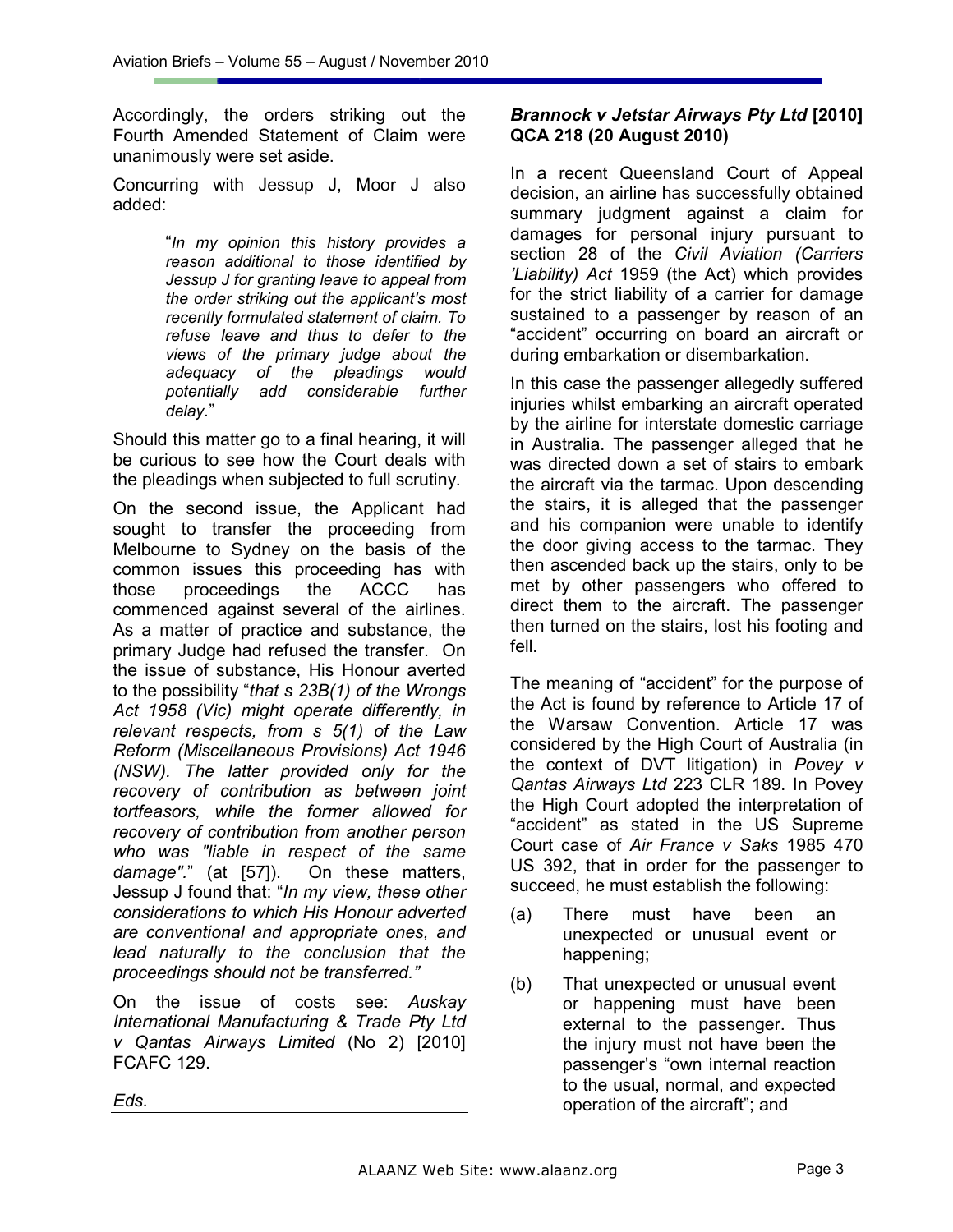(c) There must be a causal link between the injury and the unusual or unexpected event.

Following an unsuccessful application for summary judgment in the District Court, the airline appealed to the Court of Appeal on the basis of the facts pleaded there was no "accident" for the purpose of the Act.

In a 2:1 decision, the majority of the Court of Appeal found that the "*chain of causes*" alleged by the passenger which comprised the aborted attempted to locate the door, ascending the stairs, turning and redescending the stairs did not, "*either individually or collectively, create an event external to the passenger*" [2010] QCA 218 at [52].

The Court referred to two international cases that had been distinguished by the first instance District Court Judge in which the passengers were unable to plead an unexpected or unusual event external to their person. Firstly, in *Chaudhari v British Airways Plc* [1997] EWCA Civ 1413, the claimant fell while attempting to leave his set to go to the toilet and the Court concluded that the fall was caused "*by his own personal, particular or peculiar reaction to the normal operation of the aircraft*". In *Barclay v British Airways Plc* [2010] QB 187;[2008] EWCA Civ 1419, a passenger slipped on a strip embedded in the floor of the aircraft. Here the Court concluded that for an "accident" to have occurred under Article 17, a distinct event must occur, "not being any part of the usual, normal and expected *operation of the aircraft*".

The Court of Appeal allowed the airline's appeal with costs and observed that this was the first Queensland appellate decision involving the construction of the Act and would impact all persons carried by aircraft within Australia.

*Allison Radcliffe, HWL Ebsworth Lawyers* 

### *Cape York Airlines Pty Ltd v QBE Insurance (Australia) Ltd* **[2010] QSC 313 (27 August 2010)**

The recent decision in *Cape York Airlines Pty Ltd v QBE Insurance (Australia) Ltd* [2010] QSC 313 reinforces the position that an insurer must be clear and unequivocal in electing to repair damaged property under a policy of insurance. If the election is not sufficiently clear an insurer may be required to pay the full insured value of the property.

#### *The Facts*

On 8 February 2004 a 1986 Cessna 208 Caravan owned by the insured plaintiff, Cape York Airlines (CYA), suffered engine failure and was ditched into the ocean near Cairns, resting in a partially submerged state. Prior to recovery 42 hours later, the aircraft underwent four periods of complete immersion due to tidal ebbs and flows. The aircraft suffered very little structural damage. However it was not until 10 days later that the aircraft could be washed and corrosion inhibitor applied.

The relevant policy of insurance provided that:

> "*The Company will at its option pay for, repair or pay for the repair of, accidental loss or damage to the Aircraft.*"

The amount insured under the policy was \$1.8 million. However, a respected company based in the USA known as Aircraft Structures International Corporation (ASI Corp) provided an estimate of about US\$700,000 for repair, cleaning and corrosion protection in order to return the aircraft to service. This estimate was based on experience and photographs forwarded to the repairer, no inspection took place.

#### *The Importance Of An Unequivocal Election To Repair*

After preliminary telephone discussions regarding the intention of the defendant QBE to have the aircraft repaired, on 26 February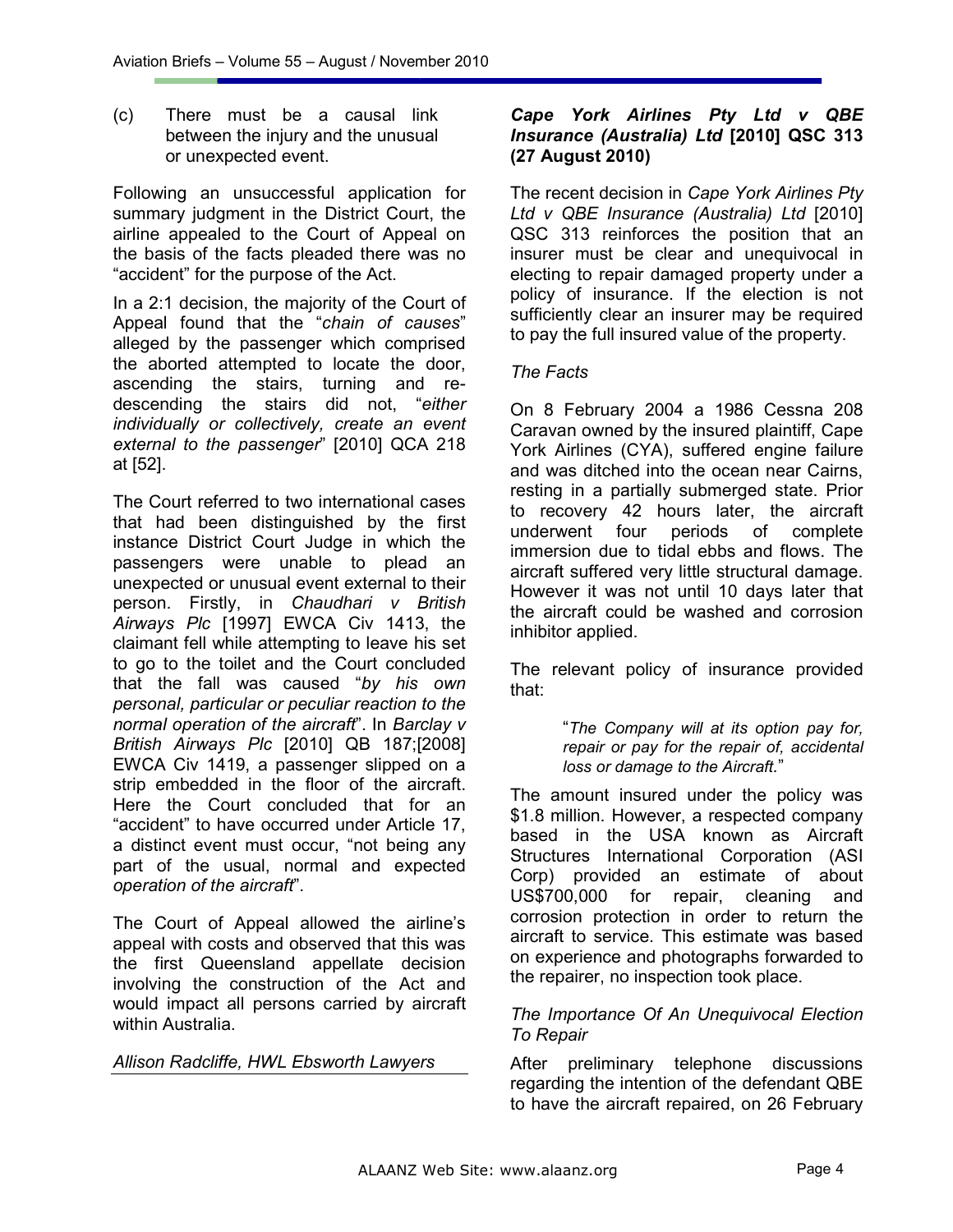2004 QBE formalised their intention to CYA in a letter stating, amongst other things:

"*We have the option to pay for, repair or pay for the repair of accidental loss or damage to the aircraft... could you please instruct Aircraft Structures International Corporation to proceed with the repairs to the aircraft as per their estimate. We enclose an Authority to Repair for your signature... Our interest is limited to the cost of the accident repairs as quoted in accordance with your entitlement under the policy."*

The substantive content of this letter was repeated to YA on 22 March and another Authority to Repair was enclosed.

On 23 March 2004 CYA sent a fax to QBE outlining concerns held with returning an aircraft to service that had been fully and repeatedly immersed in tropical salt water. It was of particular concern to the insured that a company based in the United States would not satisfy the requirements of CASA such that the Certificate of Airworthiness could be reissued and that the insured may suffer exposure to liability should the aircraft be returned to service and fail in some respect due to corrosion.

On the following day a letter was sent by QBE to CYA addressing these concerns and assuring that the relevant enquiries had been made to ensure the aircraft would be repaired in accordance with regulations and noting that:

 "*In accordance with the policy provisions we would, as is our obligation, return the aircraft to your organisation in the same or in this case a better condition as many of the parts would be new rather than up to 18 years old."*

From this date forward, correspondence was exchanged between the parties as to the viability of returning the aircraft to service. During this time the aircraft continued to deteriorate due to corrosion.

On 19 November 2004, the repair of the aircraft was estimated at AU\$1.4 million due to the additional corrosion.

QBE advised CYA that they now required the repairs to proceed and that CYA should bear the difference due to their delay in allowing the repair of the aircraft, limiting the repair amount to approximately \$1 million.

No agreement for repair was reached and proceedings were then commenced in the Supreme Court of Queensland seeking payment of the \$1.8 million insured value.

#### *The Decision*

CYA submitted that QBE had not m ade an unequivocal election under the policy to repair or pay for the repair of the aircraft and as such were required to pay the agreed value of \$1.8 million.

QBE argued that the three letters extracted above were unequivocal notice of an election to repair.

Justice Daubney held that none of the correspondence to CYA constituted an unequivocal election. The inclusion of the advice that liability was limited to the cost of the repair estimate by ASI Corp was not an option available under the policy as the estimate was not a binding quote.

Further, the request to authorise the repair was unnecessary and was not an election, as had QBE elected to repair, they held a legal right without authorisation to take and reinstate the aircraft and CYA could not prevent it from doing so. There was no evidence of an unconditional demand on CYA to deliver up the aircraft, nor any refusal of CYA to do so.

As no election was made, the plaintiff was entitled to the agreed value under the policy including interest and a claim for loss of use with the judgment amount totaling \$3.17 million.

## *Conclusions*

When damaged insured property is capable of repair for less than the agreed value, it is vital to make a clear election to the insured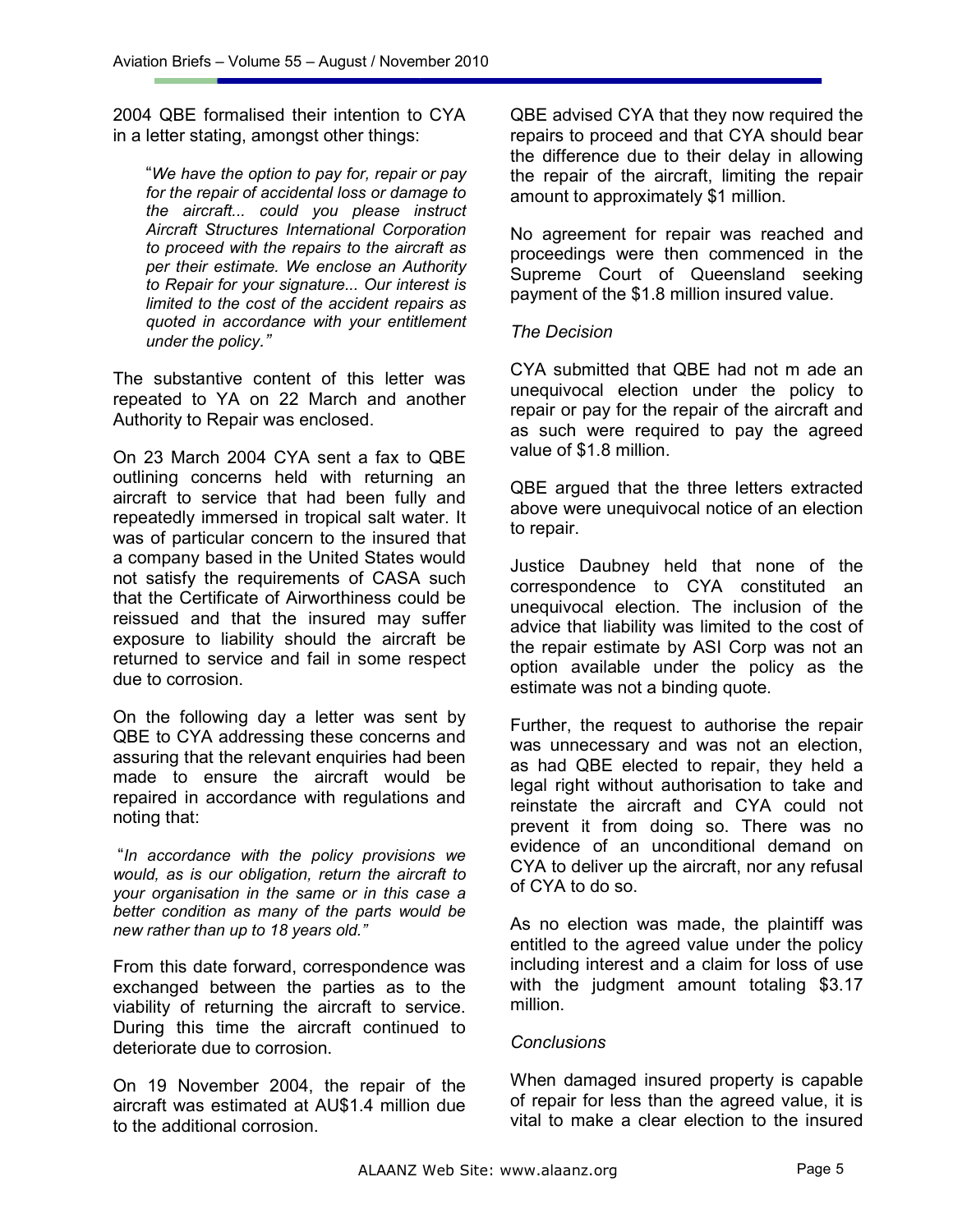that the property will be repaired in accordance with the terms of the policy.

In time critical matters such as corrosion, difficulties can arise when consulting the insured as to their authorization of repairs and the appropriateness of doing so, when it is the insurer's election alone as to whether to repair. An insurer must state specifically which option is chosen and in the instance of repair, take unconditional steps to do so.

Doubtless, with the benefit of hindsight, QBE would now be less ready to be consultative with its insured to obtain agreement on the proposed course of action. Its claim personnel no doubt considered that they were better to proceed with the repair option with the concurrence and authority of the insured in the hope that a later dispute would be avoided as a result. However, in this instance that attempt to reach agreement on repairs back-fired for the insurer with most unfortunate consequences.

### *Alexander Sudbury, DLA Phillips Fox*

## *McCandless Aircraft LC v Payne & Anor*  **[2010] EWHC 1835 (QB) (21 July 2010)**

This case, heard before Justice Tugendhat in the Queen's Bench Division of the UK High Court, involved the purchase of a helicopter. The plaintiff, McCandless Aircraft LC (MAL) had purchased the helicopter some four (4) years earlier from Payne (AP). Although the purchase agreement was made in Iowa in the United States, UK law was applied to the dispute by virtue of the fact that neither party pleaded the law of Iowa.

#### *The Factual Background*

The helicopter was sold four years after its initial purchase from AP. It was arguably purchased on the basis of re-sale within the UK in the near future. Over the four years that it took to sell the helicopter MAL had incurred expenditure by way of interest on a loan. The Defendant also incurred expenses associated with shipping, store, repairs and

other matters, which was the subject of a counter-claim.

His Honour, Justice Tugendhat, depicted the transaction in the following terms:

"*The transaction was a financial disaster. MAL's claim is that it paid a price of \$242,500 to purchase the helicopter and that the interest charges it incurred are of the order of \$90,000, making a total cost to it of the order of \$330,000. It has recouped \$180,000 on the resale, making a difference of the order of \$150,000. MAL claim that its loss is greater than that. It claims that the transaction was a sale to AP, and it claims the price of \$265,000 (a further \$22,500 over and above the price it paid). The Defendants deny any liability to MAL and counterclaim for the expenses which they quantify at a net figure of £104,013.52 (about \$156,000 at today's exchange rate). The counterclaim is for breach of contract, alternatively in restitution. The combined loss claimed by both the parties is thus of the order of \$300,000. This exceeds the purchase cost of the helicopter in 2006.*"

#### *The Issues*

The issues between the parties included:

- 1. The nature of the agreement or agreements (August 2006 and February to May 2007) between them with MAL claiming a conditional sale, with the seller retaining title until payment of the price. On the other hand, the Defendants claimed there existed an agency or joint venture agreement, with profit being divided equally between the parties.
- 2. The parties: MAL claimed that the buyer was AP. The Defendants claimed that the agent and bailee was the Second Defendant ("EAL").
- 3. The date of the agreement: MAL claimed the agreement was reached in August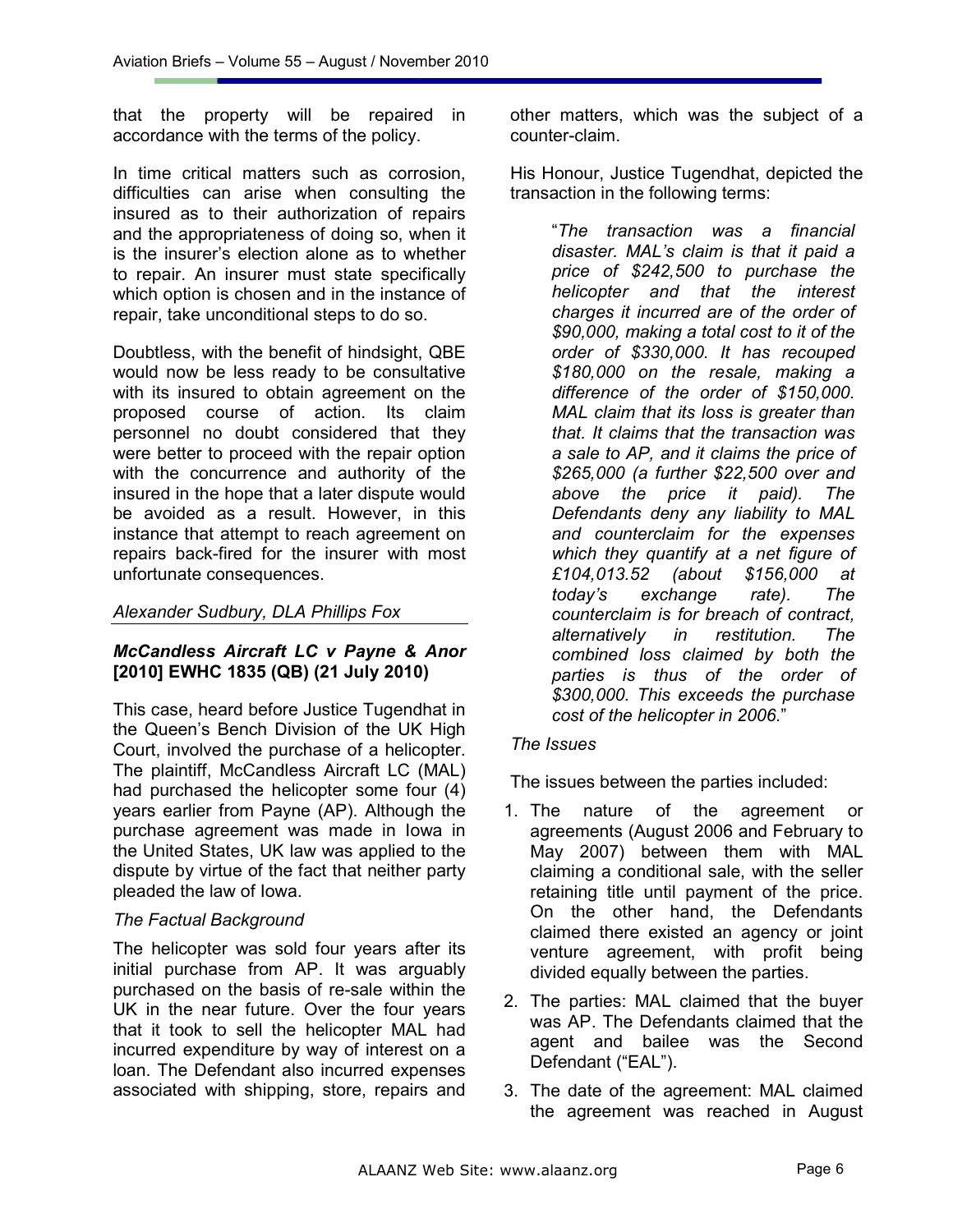2006. The Defendants claimed that there was an agreement reached in August 2006 on the visit of GP and AP to Iowa, and that this was varied on February, alternatively May, 2007 to substitute EAL for AP as the party.

- 4. The description of the helicopter: the Defendants claimed that MAL described the helicopter (1) as a Raven model and (2) fully inspected and tested and was in excellent condition. MAL claimed that the Defendants knew it was a Clipper before it was shipped (namely by 19 October 2006). As to its condition, TM reported to the Defendants that he had been to Puerto Rico, flown in the helicopter, inspected its log books and Certificate of Airworthiness, and that all seemed to be in order.
- 5. The period of the agreement: MAL claimed that the helicopter was to be sold within 6 months after its arrival in England, and that AP was to buy it himself if he had not found a buyer by that date. The Defendants claimed that EAL had the right to retain the helicopter indefinitely in order to sell it to a third party.
- 6. Which party was to bear the interest and other expenses which might accrue in the period until sale: MAL claimed that AP was to bear the interest, shipping and other costs. The Defendants accepted that shipment costs were to be borne by them, and AP had refunded expenses of \$5,200 in May 2007. But they claimed that all interest charges and other expenses were to be borne by MAL, and that the Defendants would be reimbursed for the shipping costs they incurred. They claimed in contract, alternatively in restitution.
- 7. The cause of the defects in the helicopter: the Defendants claimed all of the defects were present upon the arrival of the helicopter in England. MAL advanced the affirmative case that they arose as a result of the helicopter being flown for a number of hours after its arrival in England.
- 8. The cause of the delay: MAL claimed that the 8 month delay between 15 February and 26 October 2007 (when the helicopter

was first certified as airworthy in England) was due to the failures of AP. The Defendants blame MAL for this delay.

- 9. The amount of the claim: the Defendants put MAL to proof of the claim for interest.
- 10. The amount the counterclaim: in addition to the net expenses of £104,013.52, EAL, alternatively AP, counterclaimed an unquantified figure for the loss of the opportunity to make a profit on the sale of the helicopter. MAL put the Defendants to proof of the whole of its counterclaim.

The court found that MAL was entitled to damages for non-acceptance under s.50 of the *Sale of Goods Act* (U.K) on the grounds that there was no available market for the second hand helicopter in the sense used in that section, and there was no suggestion that the sale by MAL was at an undervalue, or unreasonably delayed.

Section 50 of the *Sale of Goods Act* provided as follows:

- "*50 Damages for non-acceptance*
- *(1) Where the buyer wrongfully neglects or refuses to accept and pay for the goods, the seller may maintain an action against him for damages for non-acceptance.*
- *(2) The measure of damages is the estimated loss directly and naturally resulting, in the ordinary course of events, from the buyer's breach of contract.*
- *(3) Where there is an available market for the goods in question the measure of damages is prima facie to be ascertained by the difference between the contract price and the market or current price at the time or times when the goods ought to have been accepted or (if no time was fixed for acceptance) at the time of the refusal to accept."*

The court determined the measure of damages to be £85,000, which was the difference between the price of £265,000 and the resale price of £180,000.

Additionally, it was found that MAL was entitled to interest, being the sums that MAL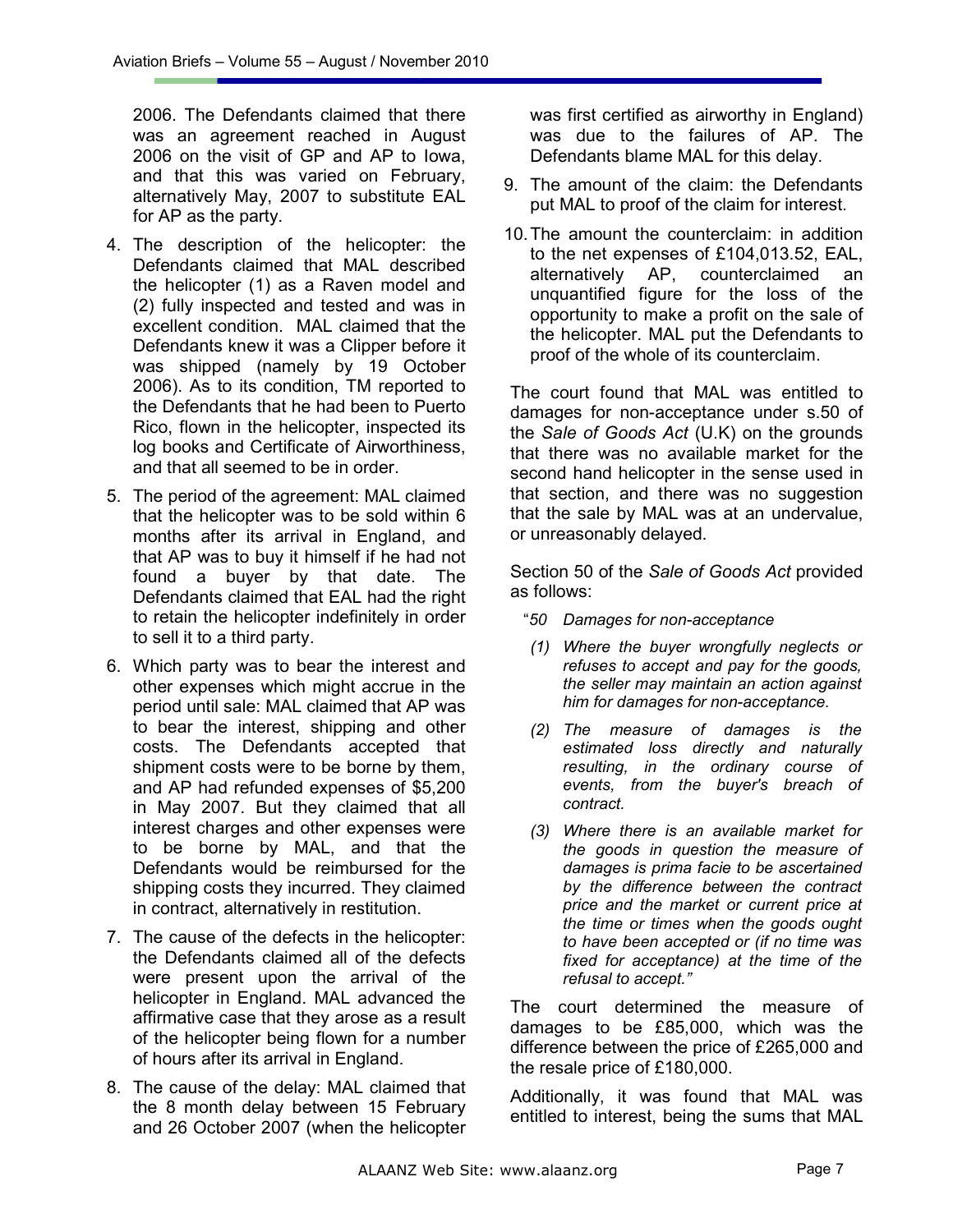was liable to pay, and did pay, to its bankers from the date when it paid for the helicopter until the date when it recovered damages. The interest was the sum that MAL paid for the helicopter, and was to be calculated on the amount outstanding from day to day. In the event that the parties disagreed on this the court indicated it was prepared to entertain further submissions.

Justice Tugendhat found no additional damage in respect of the claim in conversion. While AP chartered the helicopter and received money His Honour found that to be profit, not damage suffered by MAL.

#### *The Counterclaim*

In respect of the counterclaim the court was unconvinced that there had been an agreement in the terms alleged by the counterclaim. Justice Tugendhat opined that any chances of success in this regard could only occur on the basis of restitution. In particular the claim by AP for repairs of rotor blades made in 2008 was unsuccessful because His Honour held that the new blades were reflected in the sale price.

In respect of the cost of insurance and storage it was ruled that these were costs that AP "was bound to assume and that they occurred at a time when AP was in breach of contract" for either "having failed to pay for and take title to the helicopter, or to deliver it up to MAL."

The amount of £1,864 claimed for repairs to the paint on the body work succeeded on the basis that (i) it took place after TM had inspected the helicopter and (ii) before the helicopter was delivered to AP at a time when it was still at the risk of MAL. Hence MAL were liable for it.

The remaining items on the counterclaim were held to relate to wear and tear and were ruled to have failed.

*Eds.* 

#### *Ryanair Holdings plc v European Commission supported by Aer Lingus Group plc and Ireland* **General Court European Union T-342/07 & T-411/07(6 July 2010)**

This case was heard by the General Court of the Court of Justice of the European Communities and relates to a take-over attempt by Ryanair. Ryanair on 23<sup>rd</sup> October, 2006, announced its intention to launch a \$1.86 billion public bid ('the public bid'), a hostile takeover bid for the entire share capital of Aer Lingus Group.

The General Court ruled on an appeal by Ryanair against the European Commission's rejection of its takeover bid and on an appeal by Aer Lingus against the EC's dismissal of its request to order that Ryanair divest its Aer Lingus stake.

On 27<sup>th</sup> June 2007, after an examination of the bid, the European Commission declared that the notified concentration was incompatible with the common market (Case COMP/M.4439 – *Ryanair/Aer Lingus*). In reaching its decision the Commission examined the substitutability in terms of demand. It defined the relevant markets on the basis of the 'point of origin and point of destination' approach, known as the 'O&Dapproach', whereby each route between a point of origin and a point of destination is defined as a separate market. The Commission found that the proposed concentration would lead to horizontal overlaps in respect of 35 pairs of cities which make up the relevant markets (recital 333) and that it might raise concerns in relation to a large number of pairs of cities which make up the relevant markets where only one of the parties to the concentration operates.

In reaching its decision the Court noted that:

"*[T]he Commission took care to carry out an in-depth analysis of the conditions of competition by taking account of factors other than just market shares, such as the effects of the concentration on competition between Ryanair and Aer Lingus, the reactions which*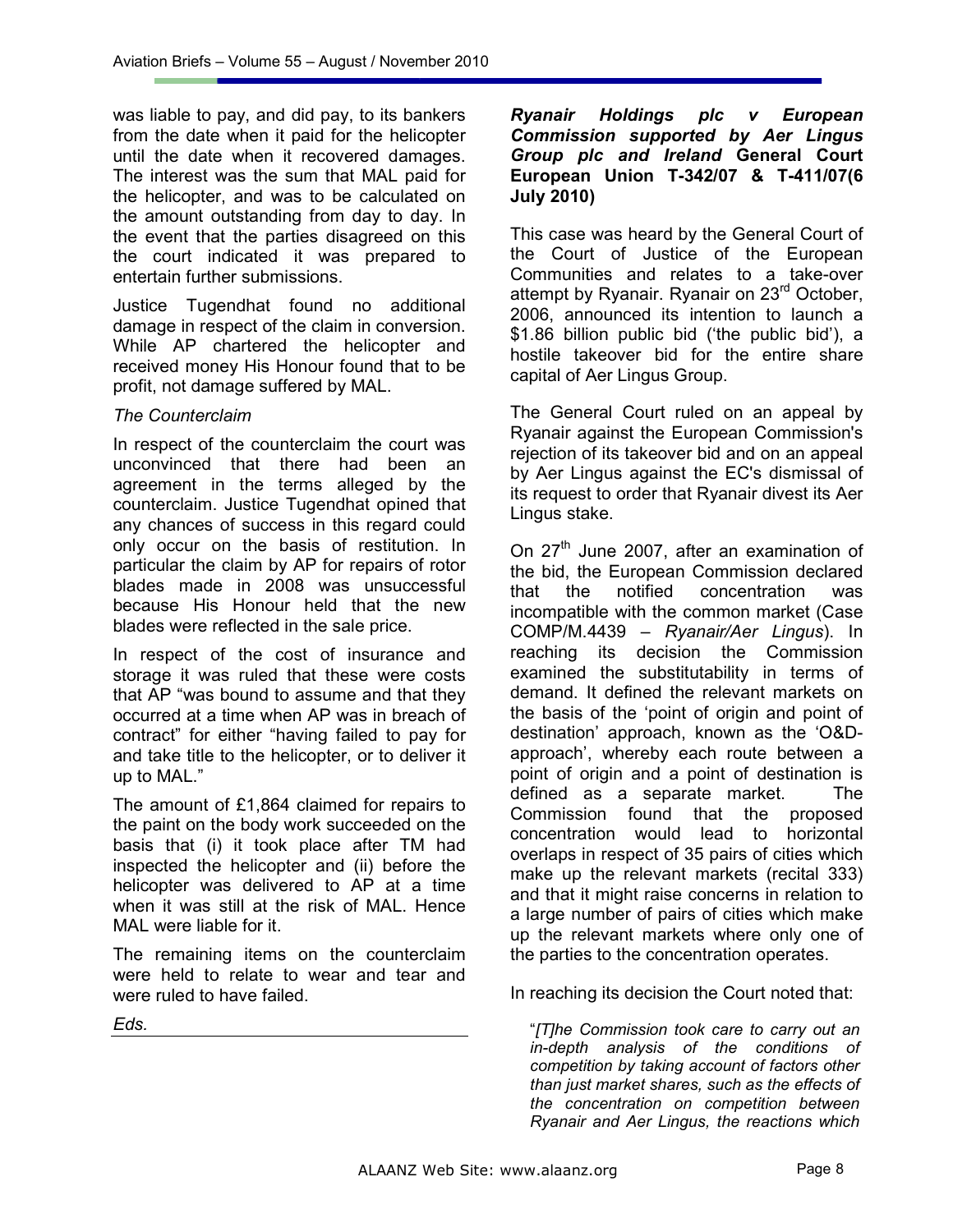*could be expected from customers and competitors and the actual situation on each route affected by the concentration.*"

The court observed that this approach was "*consistent with the analytical approach which the Commission must adopt when assessing the anti-competitive effects of a concentration.*"

*"Therefore, the applicant does not show to the required legal standard that the Commission wrongly concluded in recital 431 of the contested decision that Aer Lingus and Ryanair were 'closest competitors' on the relevant routes out of Ireland. That conclusion may thus be taken into consideration in the examination of the effects of the concentration on competition and the criticisms advanced by the applicant on this point must be rejected.*" (at [95]).

In its decision to dismiss Ryanair's action with costs payable to the European Commission and the Aer Lingus Group, the ECJ was upholding the EC decision to veto the deal.

#### *Eds.*

## *St Clair v Timtalla Pty Ltd & Anor* **[2010] QSC 296 (20 August 2010)**

On 20 August 2010, judgment was delivered in the Supreme Court of Queensland case of *St Clair v Timtalla Pty Ltd & Anor* [2010] QSC 296 in which damages were claimed in negligence against On 21 June 1994, the plaintiff Mr St Clair had been mustering cattle by helicopter in the Northern Territory using a Robinson R22 helicopter. At about 200 feet above ground he heard a very loud noise and the helicopter lost power. The helicopter made impact with the ground after Mr St Clair tried unsuccessfully to achieve autorotation. Mr St Clair suffered injuries such that he had great difficulty walking, experienced severe pain in his back as well as burning pain in his legs and was only able to walk short distances with the aid of calipers and crutches as his primary form of mobilisation.

The proceedings were pursued against Timtalla Pty Ltd (Timtalla), the owner of the helicopter and against Aircraft Technicians of Australia Pty Ltd (ATA) who had serviced the helicopter at certain times.

The Court held that the accident was contributed to by the use of an incorrect upper actuator bearing. The case against Timtalla was based on it being the owner and lessor of a piece of equipment that could readily cause death or injury if not maintained in an airworthy state and that it had a non-delegable duty to ensure the safety of the helicopter. Mr Justice Martin dismissed the claim against Timtalla, rejecting the non-delegable duty argument on a number of grounds.

However, the court found ATA liable in respect of work which it had undertaken on the helicopter, having breached the duty it owed to the plaintiff and the failure of the bearing being, in part, due to that breach, Mr St Clair was awarded damages against ATA in the amount of \$1,729,566 including general damages in the amount of \$150,000 and future economic loss of more than \$500,000, together with various expenses incurred in the past or anticipated for the future.

*Andrew Tulloch & Marcus Saw, DLA Phillips Fox* 

## *Thornton v Lessbrook Pty Ltd* **[2010] QSC 308 (26 August 2010)**

Recently in the case of *Trad Thornton v Lessbrook Pty Ltd Trading as Transair* [2010] QSC 308 the Supreme Court of Queensland found that the liability limit of A\$500,000 for interstate air carriage is exclusive of legal costs.

The widower of a deceased passenger made a claim for damages under the *Civil Aviation (Carrier' Liability) Act* 1964 (Qld) which applies Part 4 of the *Civil Aviation (Carriers Liability) Act* 1959 (Aviation Act). Under Section 31 of the Aviation Act, the carrier's liability is limited to a maximum of A\$500,000. Such limit is unbreakable and there is no capacity for a person to receive compensation in excess of the limits by, for example, establishing intention, or reckless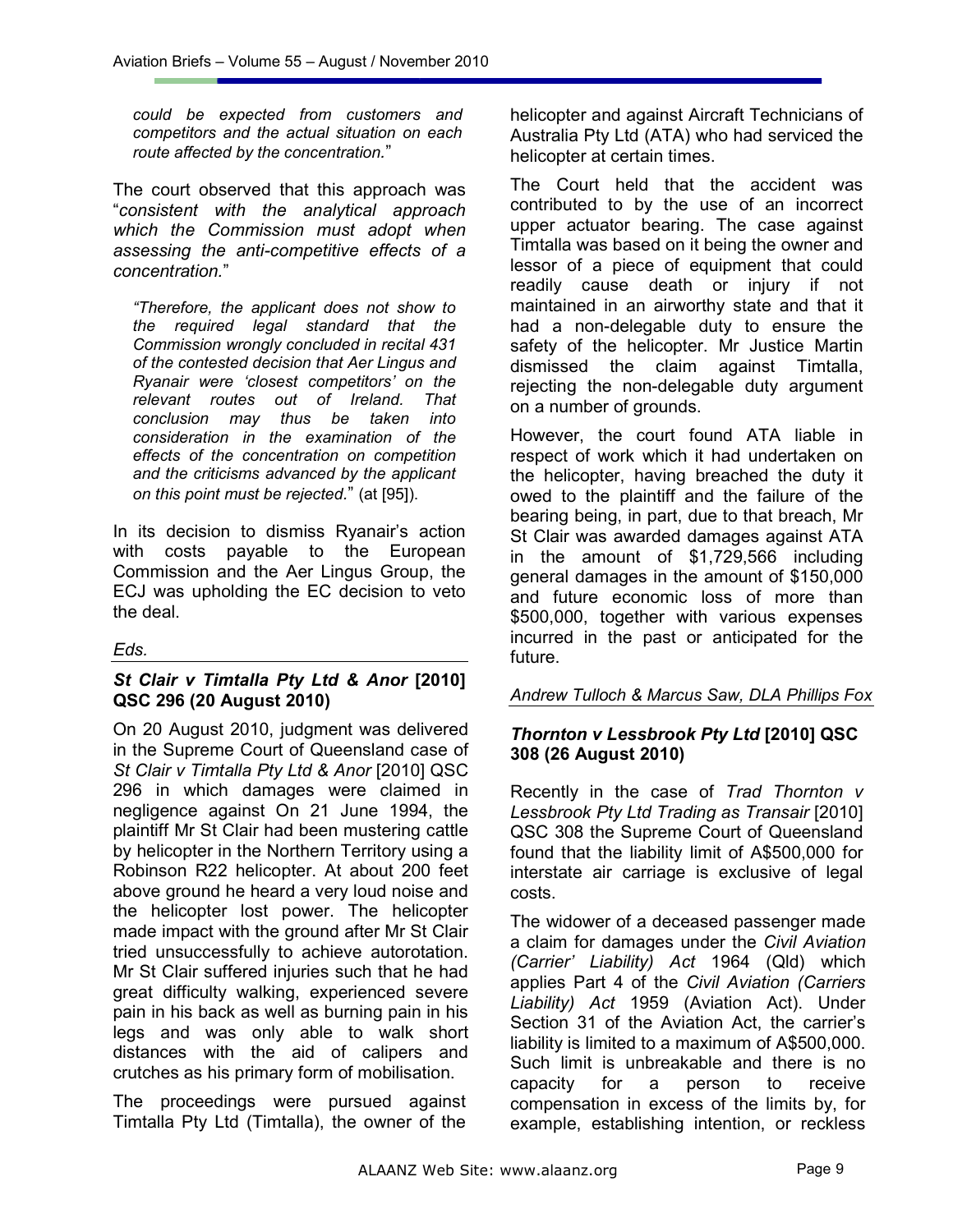conduct, wilful misconduct, or gross negligence.

However, arguments raised in the pleadings led the Court to revisit the question of the extent of the limit of liability under the Aviation Act, and in particular whether such limit includes legal costs.

## *Facts*

The plaintiff was engaged to be married to Mrs Sally Urquhart. Their wedding was planned for 9 September 2005. On 7 May 2005 Mrs Urquhart was killed when the aircraft in which she was a passenger crashed on approach to Lockhart River Airport on far North Queensland. The plaintiff brought a claim for pecuniary loss under the Aviation Act.

## *Quantum*

The bulk of the claim was for pecuniary loss suffered by the plaintiff on the basis that the deceased would have maintained her career and earned more than the plaintiff. There were life assurance and superannuation considerations also taken into account. Legal costs for an unspecified amount were claimed by the plaintiff in addition to damages. The Court assessed damages at A\$526,232. Accordingly, the assessment of damages and the claim for legal costs exceeded the liability limit provided for under the Aviation Act of A\$500,000.

#### *Argument Raised By The Defendant*

The defendant sought to argue that the limit of liability provided for under Section 31 of the Aviation Act was inclusive of legal costs. It sought to rely on an English case of *Swiss Bank Corporation v Brinks Mat Limited* (Swiss Bank) (1986) QB 853. In this case the Court made an award in accordance with the limits provided for under the Warsaw Convention and rejected the plaintiff's claim that interest should be awarded in excess / addition of Convention limits.

#### *Court's Decision*

The Court distinguished the case of Swiss Bank by pointing out that interest and legal costs should not be dealt with in a similar

fashion. The Court referred to the Australian case of *Colombera v MacRobertson Miller Airlines* (1972) WAR 68 where it was decided that the liability limit was exclusive of legal costs. The Court also reviewed the legislative intention of Parliament and found the wording of sections 31 and 35 of the Aviation Act referred to the civil liability of the carrier and that there was no specific reference to legal costs being included within the liability limit. The Court concluded that the liability limit of A\$500,000 was exclusive of legal costs and as the assessment of damages exceeded the liability limit, the Court awarded damages in the sum of A\$500,000 plus legal costs in addition.

## *Simon Perrein, HWL Ebsworth Lawyers*

### *Thornton v Lessbrook Pty Ltd (No 2)*  **[2010] QSC 363 (23 September 2010)**

The plaintiff subsequently sought an order for indemnity costs on "what *was said to be a formal offer to settle made in accordance with the rules on 15 June 2009 for the sum of \$300,000 plus costs*". However, that offer, and two other offers served by the, did not comply with the UCPR, which the plaintiff conceded. However, the plaintiff submitted that indemnity costs should be awarded in any event in view of the defeant's failure to accept reasonable offers over an extended period of time.

Applegarth J, denied the plaintiff's application finding that:

*"The case was one that involved a number of substantial issues, including assessments of a variety of contingencies. A more realistic assessment by the first defendant of the strength of the plaintiff's case would have led it to accept the plaintiff's offer to settle for \$300,000 plus costs. However, I am not persuaded that its failure to accept this informal offer in June 2009 was so imprudent as to justify an order for indemnity costs"* (at [10]*.*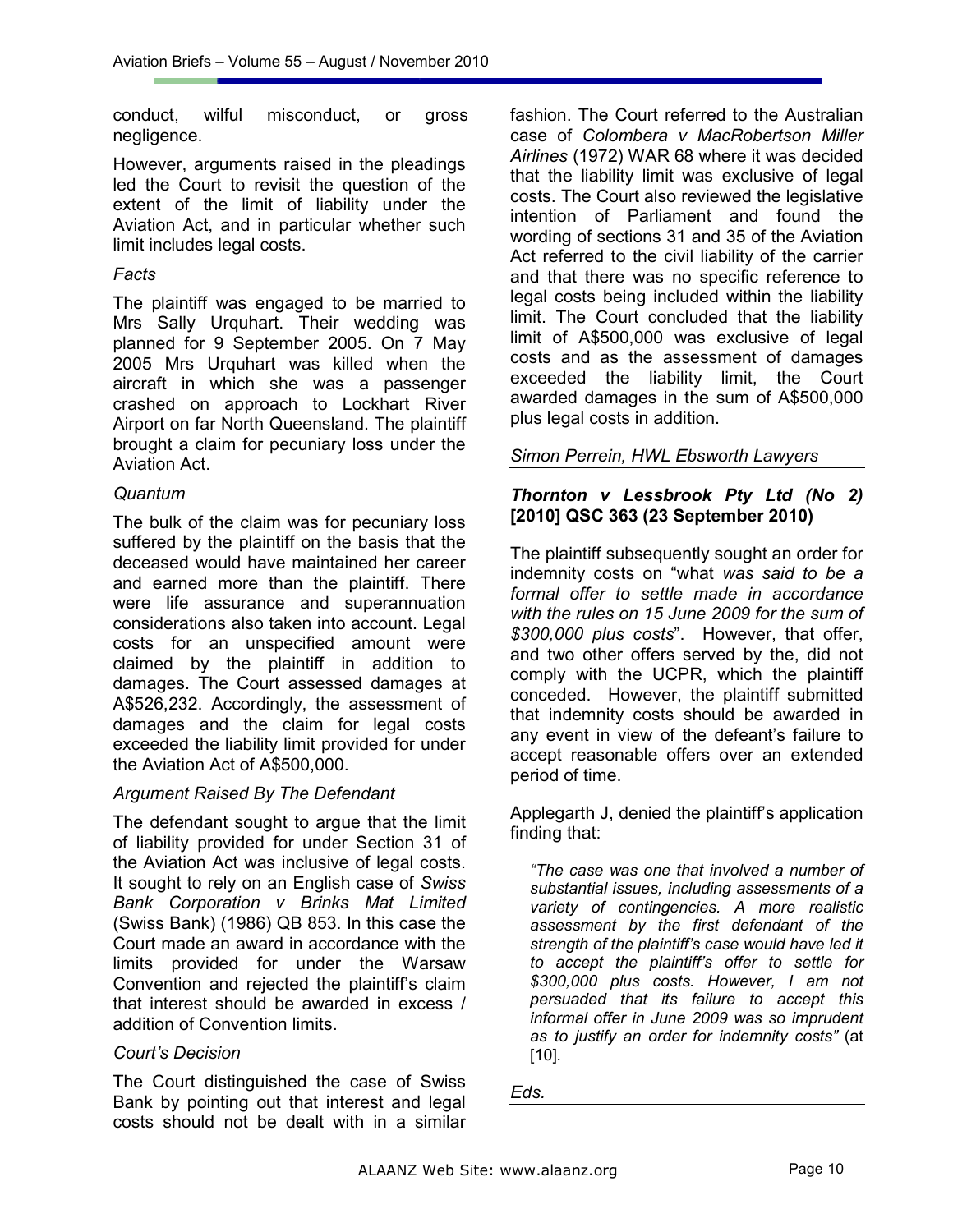# **FOCUS ON CANADA**

## *Air Canada v Toronto Port Authority and Porter Airlines Inc.* **(2010) FC 774 (21 July 2010)**

This case was heard by Justice Hughes in the Federal Court of Canada. His Honour delivered his judgment on the 21st July, 2010. The case relates to decisions taken by the Toronto Port Authority (TPA) related to the Toronto Island Airport which is now known as the Billy Bishop Toronto City Airport (the Airport). Porter Airlines operates out of this Airport. The TPA had announced in December 2009 that it would appoint an independent, IATA accredited slot coordinator to manage commercial carrier demand at the Airport and allocate available slots. There were 42-92 additional slots available due to the opening of a new terminal. Air Canada filed two notices for judicial review. This case deals with the second of Air Canada's two applications and deals with "what Air Canada characterizes as a decision made by the [TPA] on the 9th April and communicated in its bulletin released on that day.

Air Canada in its Factum stated the issues as:

- 1. Are the Decisions subject to judicial review?
- 2. Are the Decisions invalid?

Justice Hughes dealt with eight issues raised by the written and oral arguments in his judgment with the following observations.

*Issue 1*: *Was the Toronto Port Authority a "federal board, commission or other tribunal" so as to be subject to judicial review*?

After examining relevant case law, including *Anisman v Canada (Border Services Agency)* [2010] FCA 52, *Aeric, Inc. v Chairman of the Board of Directors, Canada Post Corporation* [1985] 1 F.C. 127 and *Irving Shipbuilding Inc. v Canada (Attorney General)* [2009] FCA 116, Justice Hughes found that the Court lacked jurisdiction to

review the "decisions" at issue. He concluded that the TPA was not, in respect of the "decisions" under review, acting as a "*federal board, commission or other tribunal*". "*It was,*" His Honour observed at [56], "*operating and maintaining the airport as an ordinary commercial activity*." Despite finding that the Court lacked jurisdiction his Honour felt obliged to consider the other issues raised by Air Canada. All his subsequent findings were conditional on the TPA being a "federal board, commission or other tribunal" which he had found not to be the case.

*Issue 2*: *Was Air Canada a "party directly affected" who has standing to seek judicial review of the "decisions" at issue?*

As the basis upon which judicial review was sought rested upon an allegation of lack of procedural fairness His Honour found that Air Canada had a degree of involvement with the Airport and the TPA and so there was a basis under this heading for judicial review but for his jurisdictional finding

*Issue 3*: *Were the "decisions" of December 24, 2009 and April 9, 2010 of a kind that can be the subject of judicial review in this Court?*

It was found that the announcement of the 24 December, 2009, made by the TPA did not at law amount to a "*decision or order*," rather it advised that proposals would be solicited by the TPA. Nevertheless, both bulletins issued by the TPA were "*not 'decisions or orders' of the type for which judicial review was available*."

*Issue 4*: *Has Air Canada properly pleaded the grounds upon which it is now relying for judicial review?*

Justice Hughes observed that the Respondents, in their written material and in their argument, had met Air Canada's arguments as to a right to be consulted and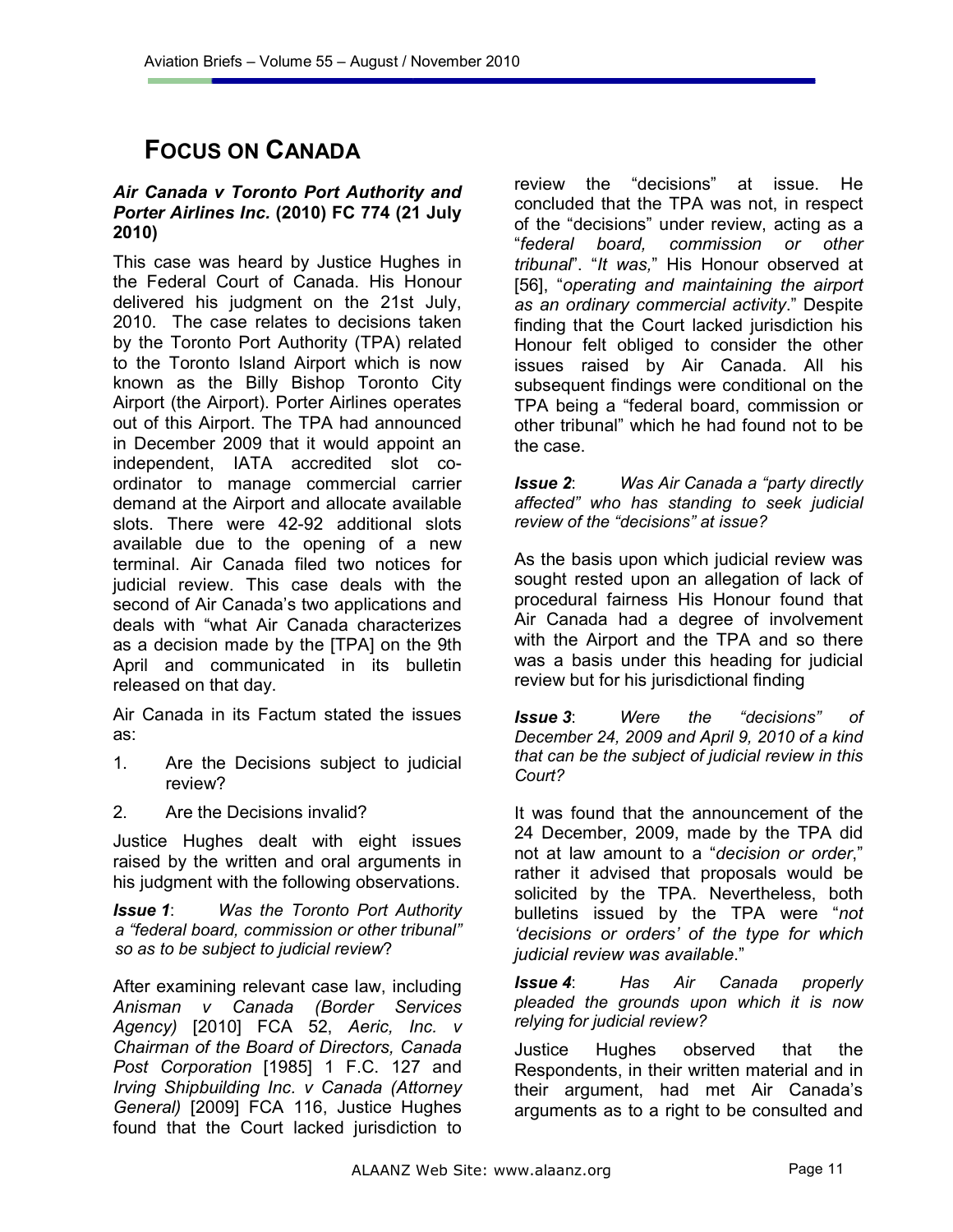had legitimate expectations that it would be. His Honour also observed that Air Canada raised other arguments, including lack of proper reasons and lack of "*formal*" or "*substantive*" reasonableness. His Honour proceeded to examine these arguments although he dismissed them for lack of a proper pleading.

*Issue 5*: *Was there an obligation on the Toronto Port Authority to consult with Air Canada before making the "decisions" of December 24, 2009 and April 9, 2010?*

No obligation was found for the TPA to consult with Air Canada before reaching its decisions. In the words of the Court:

"*Notwithstanding Air Canada's Counsel's able argument, there is simply insufficient evidence upon which this Court can find that Air Canada had any legitimate expectation that it would be consulted by TPA before any decision was made as to slot allocation.*"

I*ssue 6*: *Did TPA "decisions" lack "formal" or "substantial" reasonableness?*

His Honour concluded that the TPA's actions were within the acceptable range of reasonable actions and should not be set aside on the assumption, which he had found to be otherwise, that TPA was subject to judicial review.

#### *Issue 7*: *Did the TPA have any obligation to provide "reasons" for its decision and, if reasons were provided, were they adequate?*

This argument was also not pleaded in written submissions but only raised during oral arguments. The Court emphasised that the duty to provide reasons arises only in certain circumstances and that that duty may be fulfilled by the simple provision of notes. Those circumstances were if there was a legislative provision that reasons should be provided or if the process was adjudicative or quasi-adjudicative, neither of which were applicable here because it was a 'normal commercial transaction.'

*"There is no "duty" to provide persons potentially interested with "reasons" for every* 

*"decision" made. Transactions would grind to a halt."[104]* 

*Issue 8: Were the "decisions" made for an improper purpose?* 

Air Canada had argued that the TPA decisions favoured Porter Airlines throughout the process giving it an 'unfair advantage'. The court found in the circumstances that it was reasonable for the TPA to 'grandfather' Porter's existing slots and that the TPA and Porter were simply engaging in 'normal, reasonable commercial activity'. It was not for the Court to 'rewrite or set aside' a commercial contract simply because one of the parties wanted a better deal.

To summarise, in dismissing both applications His Honour found that:

- the TPA was not acting as a 'federal board, commission or other tribunal;'
- it made no decision subject to judicial review; and,
- Air Canada had no right or legitimate expectation to be consulted before TPA made slot commitments.

## *Eds.*

#### *Parminder Singh Saini v. Law Society of Upper Canada,* **2010 ONLSHP 0005 CANLII**

This was a "character hearing" before the Law Society Hearing Panel ("the Panel") in Canada in which Parminder Singh Saini ("the Applicant") sought to be admitted to the Law Society of Upper Canada as a lawyer. The relevance of this matter to aviation relates to the Applicant's involvement in a terrorist incident in 1984.

On 5 July 1984, the Applicant boarded Indian Airline Airbus A300, flight number IC 405 which was en-route from Srinagar, India to New Delhi, India. The aircraft had 265 passengers on board. The Applicant, who at that time, was 21 years of age, boarded the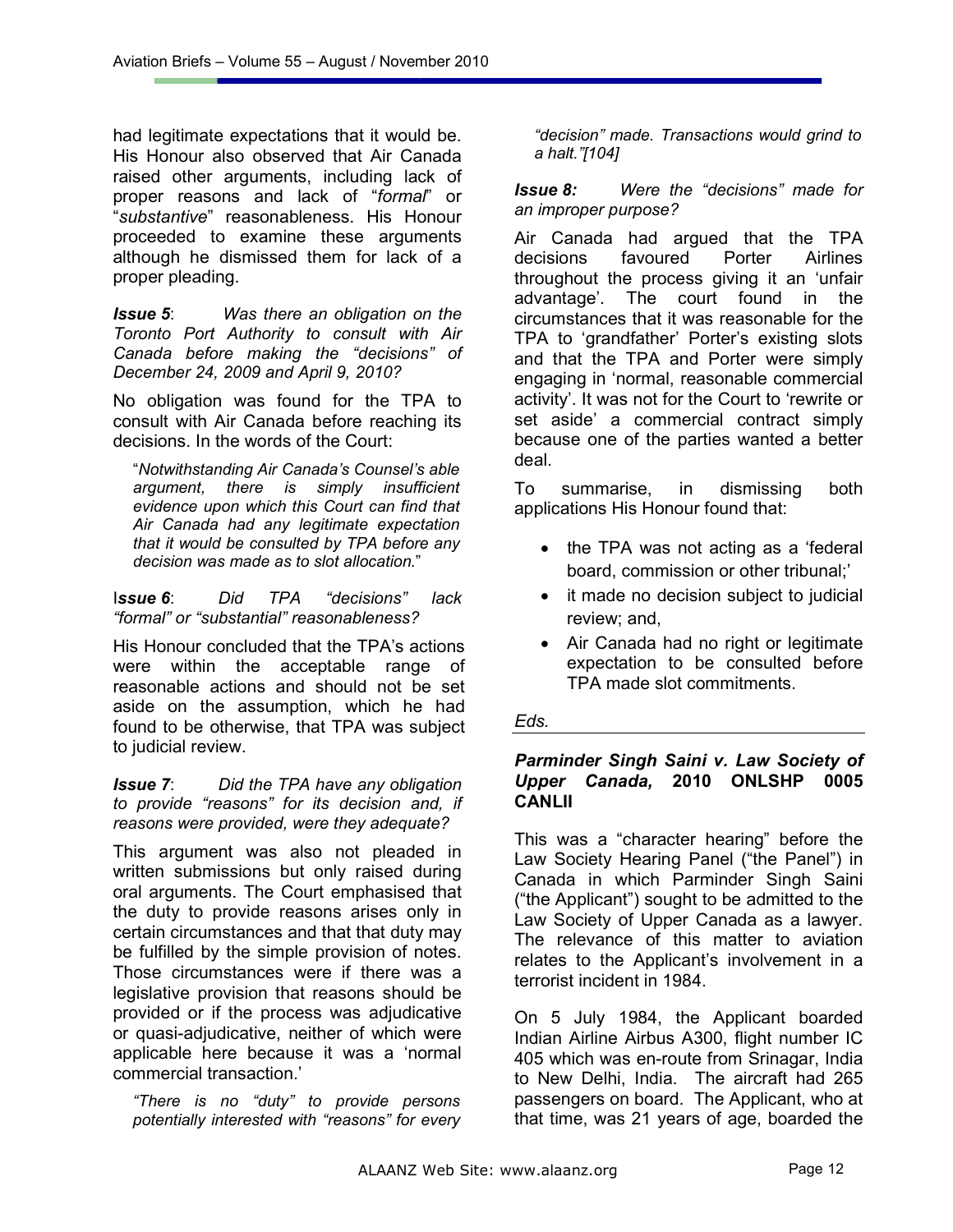aircraft armed with a kirpan and was later handed a loaded pistol by one of two of his fellow accomplices, who were also armed with kirpans. During the flight, the Applicant and his accomplices seized control of the aircraft and directed the captain to land in Lahore, Pakistan. On the ground in Pakistan, the Applicant acted as a spokesperson and leader for the group and, for over 24 hours, negotiated with the Pakistan authorities. The hijackers released the passengers and were soon taken into custody. Three people received minor injuries.

On 20 January 1986, the Applicant was sentenced to death for his role. This was later commuted to a life sentence. In 994, the Applicant was released from custody due to medical issues and

1995 he was granted full parole by the Government of Pakistan.

The Panel reported that Applicant undertook these actions at the behest of leaders within his Zikh religious community and he was chosen to lead the hijacking because he spoke 4 languages including English. The Applicant testified that his actions were justified on the basis of bringing world attention to the repression of the Sikh community as a result of the military action known as Operation Blue Star ordered by the Government of India in which many members of the Sikh community were killed and religious shrines desecrated.

Following his release from prison, the Applicant was asked by Pakistan authorities to leave the country. He subsequently obtained a forged Afghan passport under the assumed name "Balbir Singh") and flew to Canada on 21 January 21 1995 and presented himself to an immigration official as "Balbir Singh". Upon arrival in Canada, the Applicant lived with his mother, his brother and his sister-in-law notwithstanding telling Canadian Immigration that he had no family living in Canada.

On 13 September 1995, he was arrested, detained, found to be an inadmissible person as a result of having been convicted of a serious offence and was ordered to be conditionally deported as the result of a Canadian Security Intelligence Service investigation that revealed the Applicant's true identity.

On 21 June 1996 and again on 16 April 1997, the Minister of Immigration issued an opinion that the Applicant constituted a "danger to the public".

In April 1998, while the Applicant was in prison in Canada, his father obtained a pardon from the Government of Pakistan.

In October 2001, the Federal Court of Appeal in Canada held that the pardon from Pakistan was not equivalent to a Canadian pardon and did not make the removal order ineffective. In *Canada (Minister of Citizenship and Immigration) v. Saini*, [2001] F.C.J No. 1577, The Federal Court of Appeal stated that:

> *"In our view, the gravity of the offence can and should be considered when deciding whether or not to give effect to a foreign pardon. Even if the Pakistani legal system were similar, and even if the pardon were given under a law similar to Canadian law, the conviction in this case was for an offence so abhorrent to Canadians, and arguably so terrifying to the rest of the civilized world, that our Court is not required to respect a foreign pardon of such an offence"* (at [44]).

In July 2000, the Applicant applied under the *Immigration Act* for an exemption to the requirement that he apply for permanent residency from outside Canada, on the basis of humanitarian and compassionate considerations. This application was denied in February 2002 and a judicial review was dismissed in February 2003 by the Trial Division of the Federal Court [*Saini v. Canada (Minister of Citizenship and Immigration)*, [2003] F.C.J No. 225].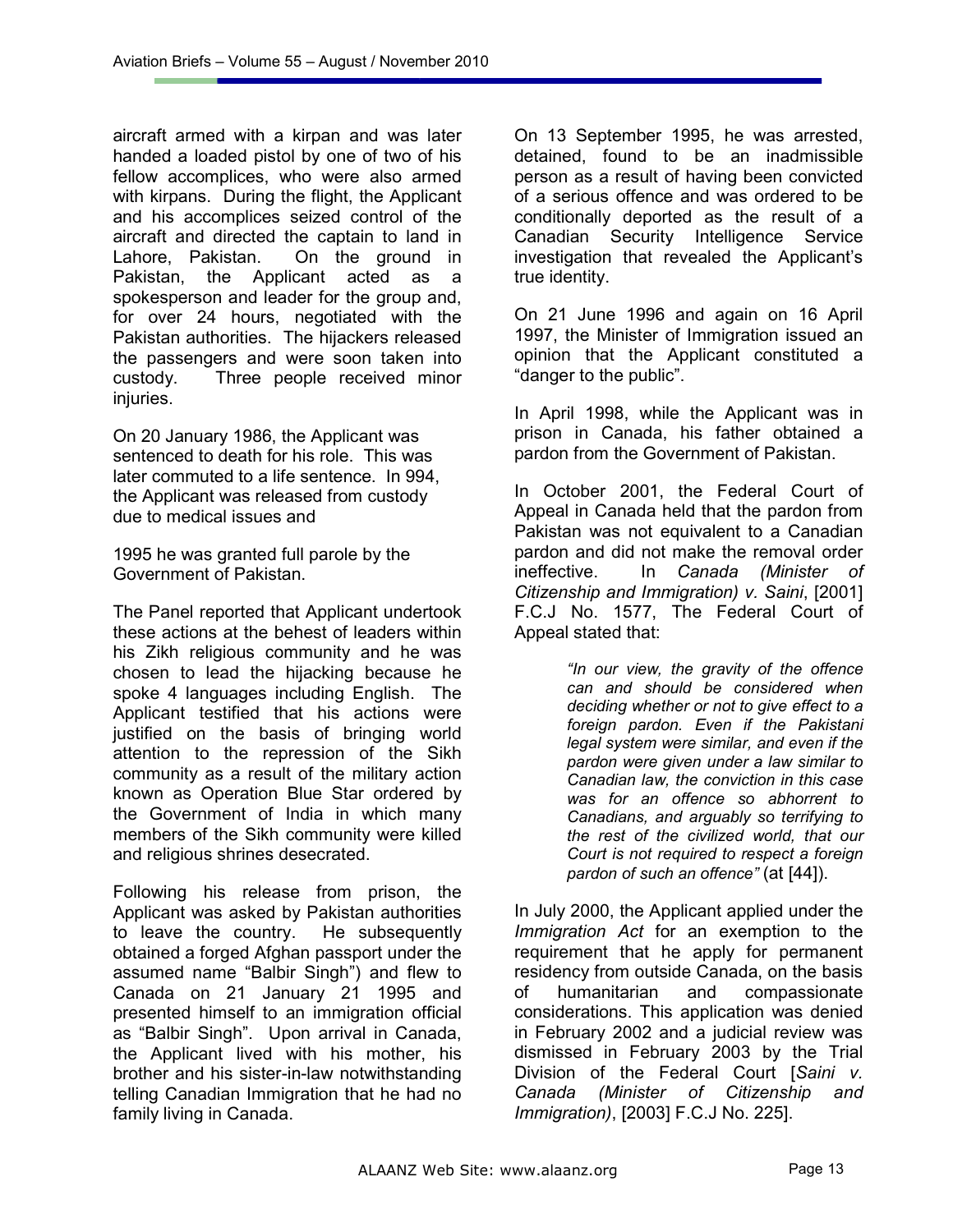On February 6, 2002, Mr. Saini applied under the *Immigration Act* for status as a rehabilitated person on the basis that more than five years had elapsed since his sentence expired and that he had been rehabilitated. The Immigration Officer at the first level made a positive recommendation but the second level of review, at the review branch in Ottawa, recommended nonapproval.

The persistence and tenacity demonstrated by the Applicant since the hijacking of 1984 was not sufficient to overcome the "good character" test required under the Law Society Act. The Panel found that:

> "*At this point in time, while Mr. Saini has shown an ability to obtain university degrees and has impressed a number of people, we are still left with a number of serious concerns. In view of: the seriousness of the crime of hijacking; the deception after landing in Canada; the state of the immigration applications, including the fact that he is still described as being a person of danger to the public; and the uncertainty that we are left with, with respect to Mr. Saini's good character at this time, we do not find that Mr. Saini has met the onus of proving, on a balance of probabilities, that he is now of good character*." (At [74]).

#### *Eds.*

#### *Société Air France v Greater Toronto Airports Authority et al,* **(2010) ONSC 432 (14 January 2010)**

The action before Master Ronna M. Bott in the Superior Court of Justice, Ontario, was one of four actions commenced in Ontario flowing from an incident on 2nd August, 2005, involving an Airbus A340 aircraft, Air France Flight 358 from Charles deGaulle Airport in Paris, France, to the Pearson International Airport in Toronto.

In this action Air France, the operator of the flight and owner of the A340 aircraft, has claimed damages against NAV, named employees of NAV, the Greater Toronto Airports Authority and the Attorney General of Canada for the value of the aircraft hull and for contribution and indemnity for any and all claims paid by Air France arising from the aircraft incident.

This case arose out of motions brought by the defendants NAV CANADA et al (NAV) for orders that Air France produce:

- 1. the full and complete employee and training records of Captain Rosaye and First Officer Naud;
- 2. the full and complete medical records of Captain Rosaye and First Officer Naud;
- 3. the Air France internal investigation report into the accident, including all documents pertaining to or flowing from the Air France internal investigation; and,
- 4. a better representative for examination for discovery.

The requests for production arise from questions refused at the examinations for discovery of the Air France representative and the examination of Captain Rosaye.

#### *Issue 1*: *The Employment and Training Records of the Pilots*

The documents produced by Air France included two-page computerized print-outs of the pilot proficiency charts of each pilot. No other records of the pilots' training and proficiency were produced. The evidence at the examination for discovery of Captain Gangloff established that all documents, forms and reports which were completed following a training session or check ride were filed in the pilot's professional personal file.

Because the pleadings put at issue the proficiency and training of the flight crew in landing the aircraft in adverse weather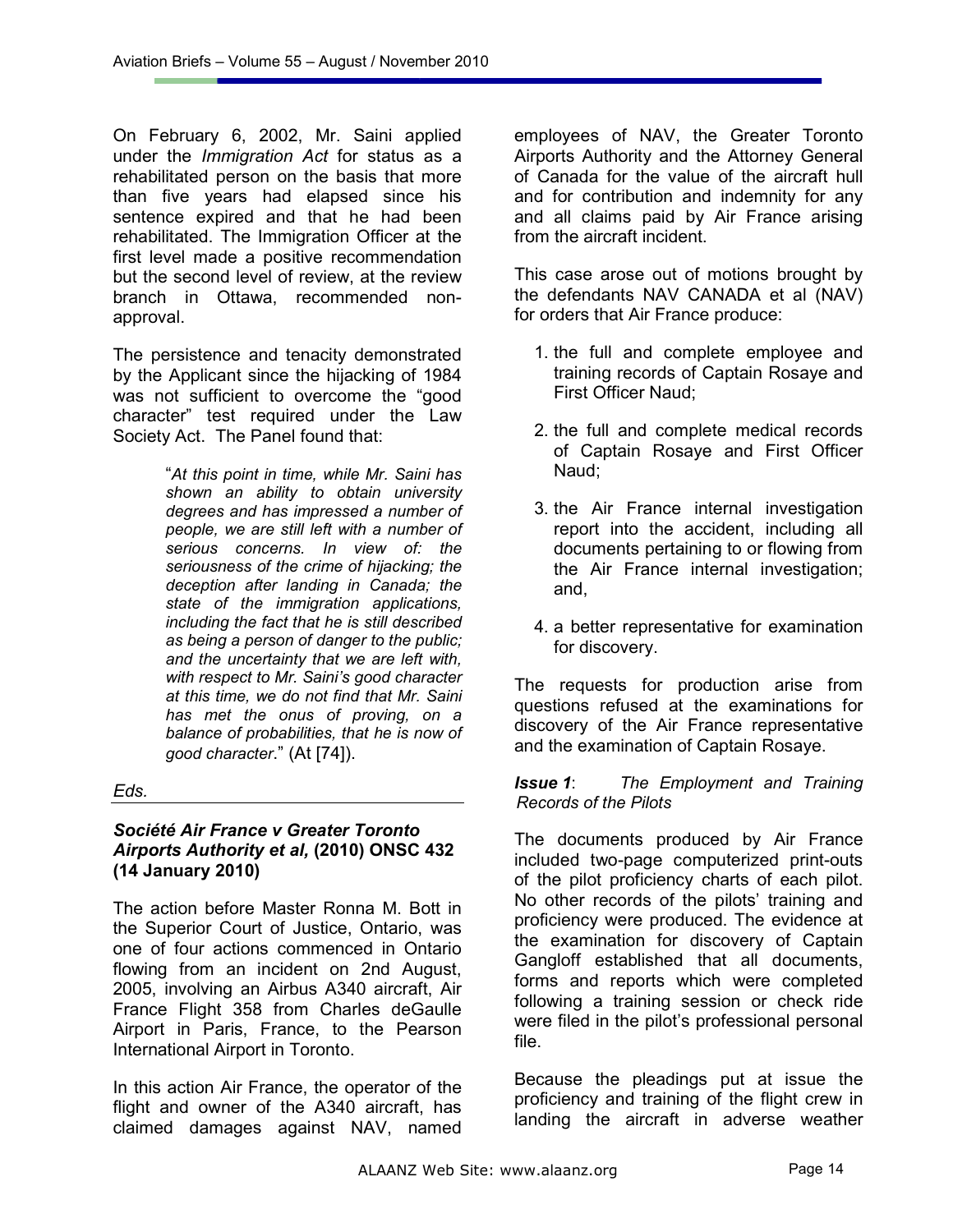conditions the Court found that the files of the pilots were of relevance. In particular, relevant files included those related to line check reports, simulator reports, recurrent training reports, dangerous goods and LOFT reports. The Court observed that administrative documentation such as banking records was not of relevance.

#### *Issue 2*: *Medical Records*

Canadian Aviation Regulations require that operators of foreign aircraft in Canada must comply with the conditions of a Canadian Foreign Air Operator certificate. The conditions require that no flight crew member may operate an aircraft if there is reason to believe that the person is suffering from or is likely to suffer from fatigue.

At discovery it was established that Air France pilots submit to a medical examination at the Air France medical centre by a Department of Civil Aviation approved Air France doctor every six months. Air France argued that it was precluded from producing details of this examination by strict privacy laws in France. However, the Court was unpersuaded because Air France had chosen to initiate the action in Ontario whose law applied to it, not those of France.

The Court found that the medical records of Captain Rosaye were relevant due to evidence indicating that Captain Rosaye had been on a reduced work schedule due to fatigue. The pleadings, that Air France operated or continued to operate the flight when they knew or ought to have known that it was not safe to do so, and the Canadian Aviation Regulations made the issue of fatigue relevant to the disposition of the case. The Court found that the medical records of Captain Rosaye were relevant and should be produced. This was not the case with First Officer Naud where there was insufficient evidence to support recourse to them.

*Issue 3***:** Other Internal Investigative Reports Conducted by Air France

The NAV also sought production of the internal Air France report into the accident and also other Air France reports relating to six other Air France accidents alluded to in the Canadian TSB investigation into the incident. In response Air France conceded that the internal investigation was relevant but argued that, because its internal investigation relies to a significant degree on confidential and privileged communications with the TSB, the internal investigation report is privileged. Air France resisted disclosure of the other files on the basis of common law privilege under the Wigmore test.

The Court in approaching this sensitive issue held that, because the internal investigation report was distributed within Air France, there was a waiver of the privilege attached to it on the part of Air France. Consequently, the Court ordered that the Air France internal investigation be produced.

With respect to the six other Air France incidents referred to in the TSB report or other non-Air France accidents, the Court ordered that the information or documentation related to the six other Air France incidents referred to in the TSB report be also produced. However, as the request for production of the TSB internal investigation file was not included as part of the written materials, the request was dismissed with leave to request at a later date, on sufficient notice, if necessary.

#### **Issue 4**: *Further and Better Representative of Air France*

Air France indicated a preparedness to produce Etienne Lichtenberger, Director of Safety in the Operations and Quality Executive Management at Air France, to be examined. This was accepted by the NAV, subject to reserving its right to examine another representative, and the Court convened a meeting to allow this to occur.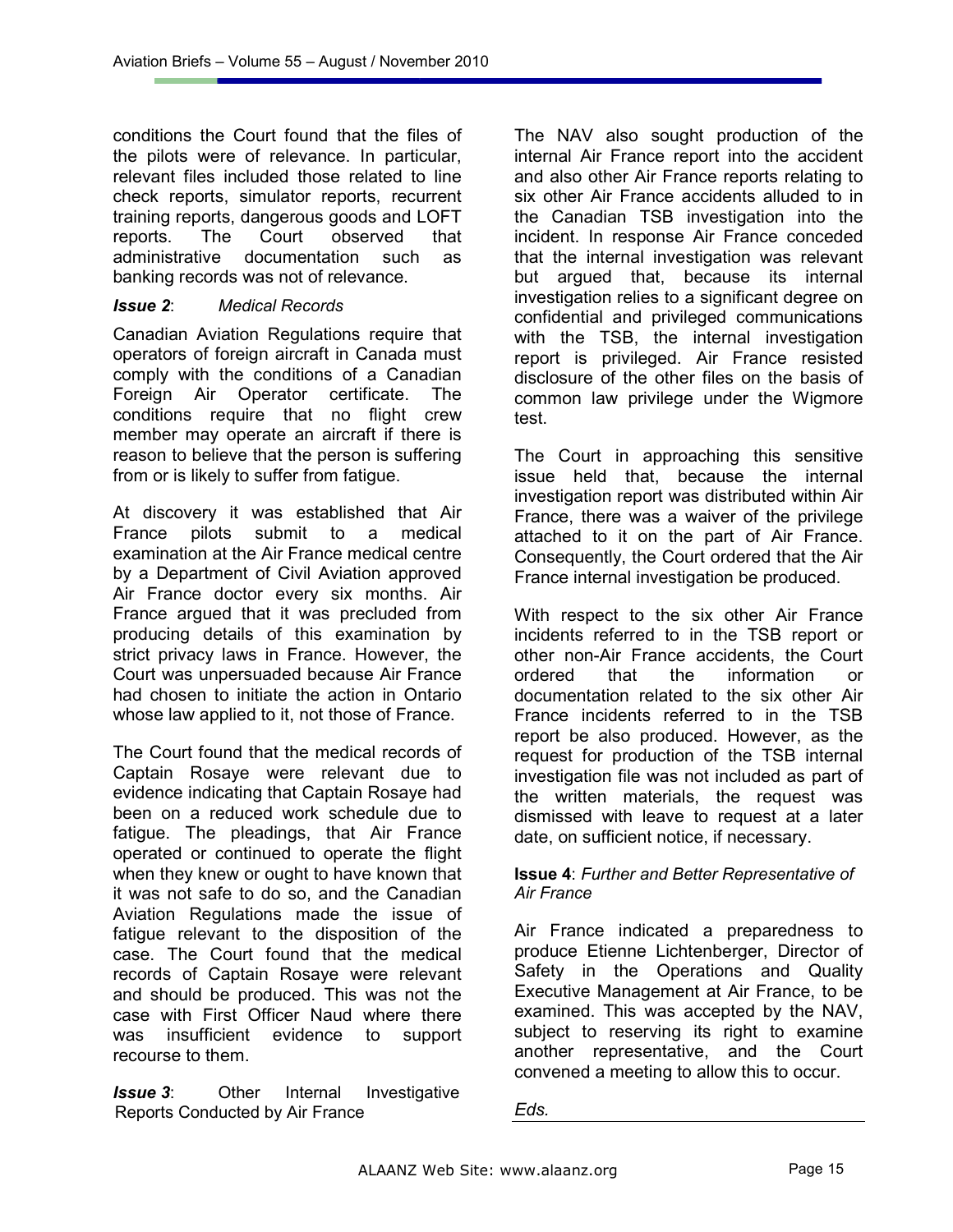## **COMPETITION NEWS**

#### **Virgin Blue's proposed alliances with Delta Air Lines and Air New Zealand denied by regulators**

It might be recalled that in late 2009, the Australian Competition and Consumer Commission authorisation to Virgin Blue and Delta Air Lines to enter into a joint venture on their flights between Australia and the United States. The celebrations on that result have been short-lived.

On 8 September 2010, the United States Department of Transportation ("DOT") tentatively decided to deny the application of Delta Air Lines Inc. and Virgin Blue in respect of the proposed alliance and joint venture between the U.S. and Australia. The DOT found that the proposed alliance would not produce sufficient public benefits to justify a grant of immunity from the antitrust laws at this time. The parties were directed to show cause why the DOT should not make final the tentative findings and conclusions.

There was more bad news for Virgin Blue when, on 10 September 2010, the ACCC delivered its draft determination on the proposed alliance between Virgin Blue and Air New Zealand in relation to passenger services between Australia and New Zealand. The ACCC found that:

- 1. Virgin Blue is a significant competitor to Air New Zealand;
- 2. A number of trans-Tasman routes, which accounted for around one quarter of passenger traffic or about 1 million passengers per year, where it was concerned that alliance partners would not be constrained if that attempted to raise fares;
- 3. The alliance would likely result in some public benefits but there are doubts about the magnitude of such benefits; and

4. it could not be satisfied that the alliance is likely to result in a public benefit that would outweigh the detriment to the public constituted by any lessening of competition .

Final determination is expected in November or December.

However, the results were not entirely unfavorable when, on 23 September 2010, the ACCC granted the interim authorisation of the proposed alliance between Virgin Blue and Etihad under which the two airlines propose to cooperate on joint pricing and scheduling of services across their networks. The ACCC anticipates releasing a draft determination in November/December 2010.

*Eds.* 

## **Recent merger proposals before the European Commission**

The proposed merger between companies which operate into or within the European Economic Area will be regulated by the European Commission subject to the Council Regulation (EC) No 139/2004 of 20 January 2004 on the control of concentrations between undertakings (the EC Merger Regulation).

In view of the recent world-wide economic malaise, particularly in respect of international airline passenger operations, airlines have been looking at ways to reduce costs and improve economics of scale through mergers or enhanced strategic alliances.

Most recently the following proposed mergers have come under the scrutiny of the EC:

• On 14 July 2010, the EC approved the proposed merger between British Airways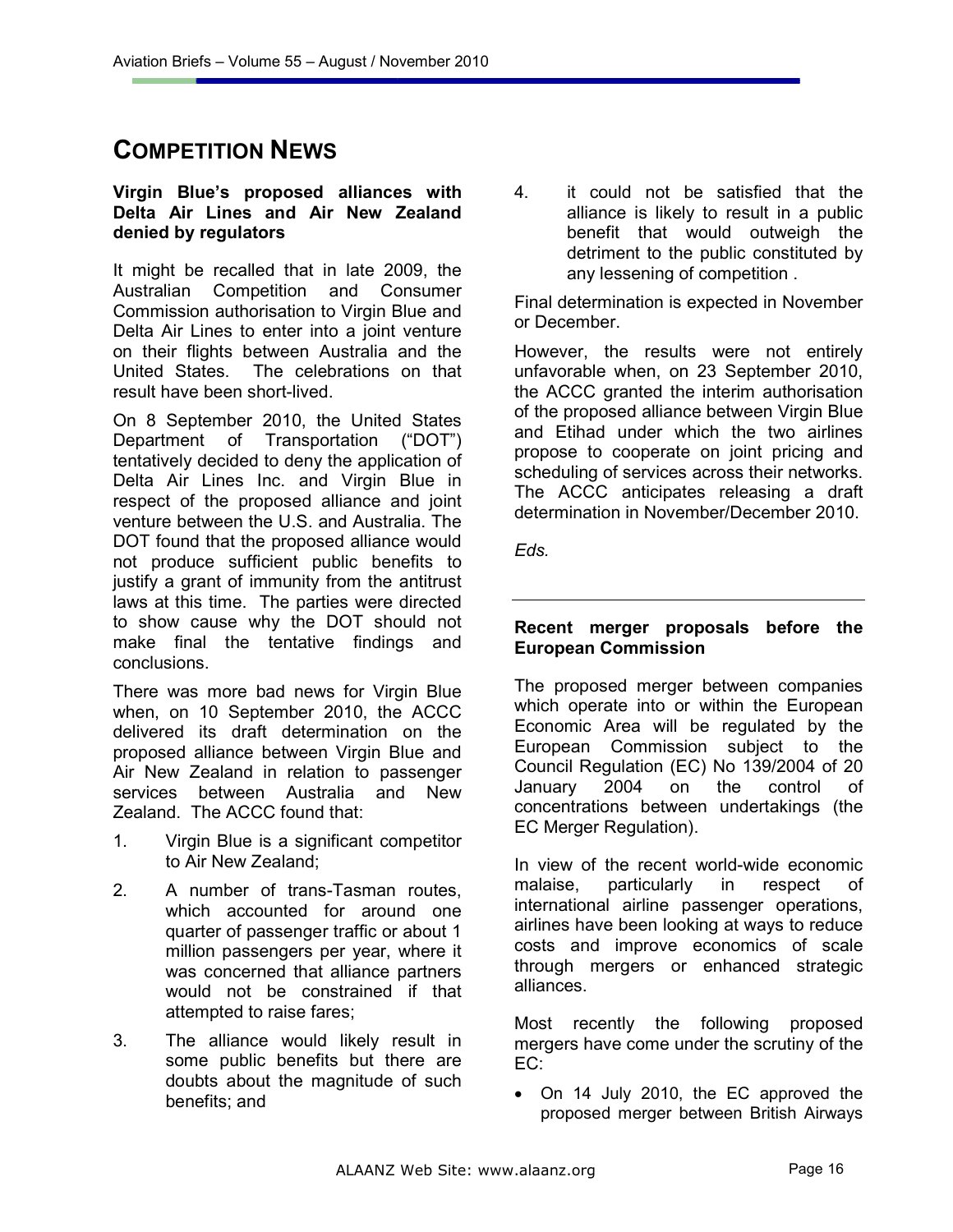of the UK and Iberia of Spain, both active in air passenger and cargo transport and related services. The EC concluded that the transaction would not significantly impede effective competition in the European Economic Area (EEA) or any substantial part of it.

- On 27 July 2010, the EC approved the proposed merger between United Air Lines and Continental Airlines under the EU Merger Regulation. Again the EC found concluded that the transaction would not significantly impede effective competition in the EEA.
- On 30 July 2010, the EC opened an indepth investigation into the planned merger between Greek passenger airlines Olympic Air and Aegean Airlines. The EC initial investigation indicated that the proposed merger could raise serious competition concerns, because the merged entity would have very high, if not monopolistic, market shares on all domestic routes and on a number of international routes where both parties operate. The merger was also likely to be contrary to EC Merger Regulation. The EC has until 7 December 2010 to take a final decision on whether the merger would significantly impede effective competition in the EEA.

Also see in the earlier section the case summary of: *Ryanair Holdings plc v European Commission supported by Aer Lingus Group plc and Ireland* General Court European Union T-342/07 & T-411/07(6 July 2010)

*Eds*.

## **European Commission fines 11 airlines for involvement in air cargo cartel**

On 9 November 2010, Joaquín Almunia, the Vice President of the European Commission responsible for Competition Policy, announced that Eurpoean Commission had fined 11 eleven air cargo carriers nearly €800 million for operating a world-wide cartel over six years, from late 1999 to early 2006. See below.

| Carrier                          | Fine $(\epsilon)^*$ | <b>Reduction</b><br>(%) under<br>the Leniency<br><b>Notice</b> |
|----------------------------------|---------------------|----------------------------------------------------------------|
| Air Canada                       | 21 037 500          | 15%                                                            |
| Air France                       | 182 920 000         | 20%                                                            |
| <b>KLM</b>                       | 127 160 000         | 20%                                                            |
| Martinair                        | 29 500 000          | 50%                                                            |
| <b>British Airways</b>           | 104 040 000         | 10%                                                            |
| Cargolux                         | 79 900 000          | 15%                                                            |
| Pacific<br>Cathay<br>Airways     | 57 120 000          | 20%                                                            |
| Japan Airlines                   | 35 700 000          | 25%                                                            |
| <b>LAN Chile</b>                 | 8 2 2 0 0 0 0       | 20%                                                            |
| Qantas                           | 8880000             | 20%                                                            |
| SAS                              | 70 167 500          | 15%                                                            |
| Singapore Airlines               | 74 800 000          |                                                                |
| Lufthansa                        | 0                   | 100%                                                           |
| Swiss International<br>Air Lines | 0                   | 100%                                                           |

EC has indicated it based the level of the fines on the sales of the companies involved in the market concerned, the very serious nature of the infringement, the European Economic Area scope of the cartel and its duration. The fine against SAS was increased by 50% because of its previous involvement in a cartel in the airline sector. The biggest winner was Lufthansa (and its subsidiary Swiss) which received full immunity under the Commission Leniency Programme, as it brought the cartel to the Commission's attention and provided "*valuable information*".

It now remains to be seen which airlines will appeal the ruling. To date, both Air Canada and Singapore Airlines have given indications that they right contents the matter.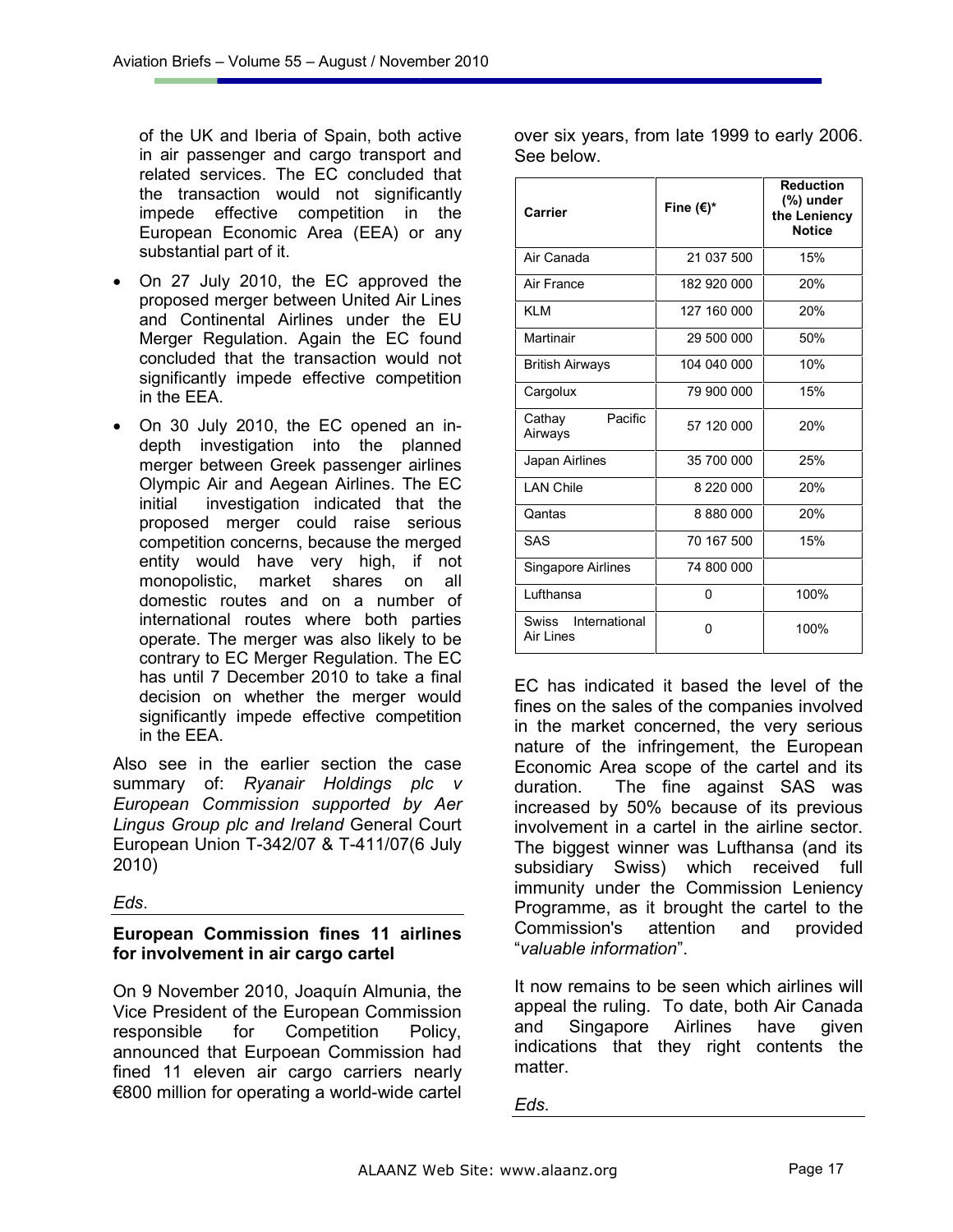## **REGULATORY DEVELOPMENTS**

## **Headnotes of recent cases involving the Civil Aviation Safety Authority**

#### *Snook and Civil Aviation Safety Authority* **[2010] AATA 582 (6 August 2010)**

**CIVIL AVIATION** –private pilot licence – aircraft maintenance engineer licence – certificate of approval – suspension or cancellation of licence or certificate – major defect or damage – fire in cockpit – defect reporting – fit and proper person to hold a private pilot licence – failure of duty with respect to matters affecting safe navigation or operation of aircraft – incompetent maintenance – maintenance work not authorised by AME licence or CoA – maintenance limits imposed by AME licence and CoA – use of out of date maintenance schedule – failure to observe changed maintenance requirements compliance with Airworthiness Directives – certification of completion of maintenance – certification of coordination of maintenance – recording of parts fitted to aircraft – compliance with maintenance data – compliance with manufacturers maintenance schedule – status of Service Bulletins – calculation of aerobatic hours – fatigue life – nomination as senior LAME on CoA application – acceptance of nomination by conduct – alteration of entries on worksheets – fit and proper person to hold an AME licence and CoA

#### **White and Civil Aviation Safety Authority [2010] AATA 604 (13 August 2010)**

CIVIL AVIATION – application for renewal of Air Operator's Certificate rejected – helicopter charter company without a chief pilot – whether the issue of an Air Operator's Certificate can be suspended while applicant complies – company was not operating at the time of the application – decision maker cannot be satisfied that the enumerated criteria are met – decision affirmed.

#### *Repacholi Aviation Pty Ltd v Civil Aviation Safety Authority* **[2010] FCA 994 (10 September 2010)**

PRACTICE AND PROCEDURE application for extension of time and leave to appeal from interlocutory judgment refusing further amendments to statement of claim - whether decision attended with sufficient doubt to warrant reconsideration by a Full Court numerous attempts to replead statement of claim - arguable merits in pleadings - limited leave granted.

#### *Hazelton and Civil Aviation Safety Authority* **[2010] AATA 693 (10 September 2010)**

*CIVIL AVIATION* – Class 1 and Class 2 Medical Certificate – Does Mr Hazleton satisfy the requirements for the issue of a Class 1 and Class 2 Medical Certificate – If the answer Is yes, should any restrictions or conditions be endorsed on those medical certificates – Applicant's head injury found to be mild – A finite figure for the applicant's absolute risk of post-traumatic epilepsy, based on the presence of his cerebral contusions cannot be calculated – Present body of scientific literature is insufficient on its own to make a determination in accordance with evidence-based medicine on the acceptability of the applicant's current epilepsy risk to resume flying aircraft 'with or as co-pilot' – Sufficient clinical expertise available which is substantial enough to enable the determination of whether the applicant's epilepsy risk is acceptably low enough to resume flying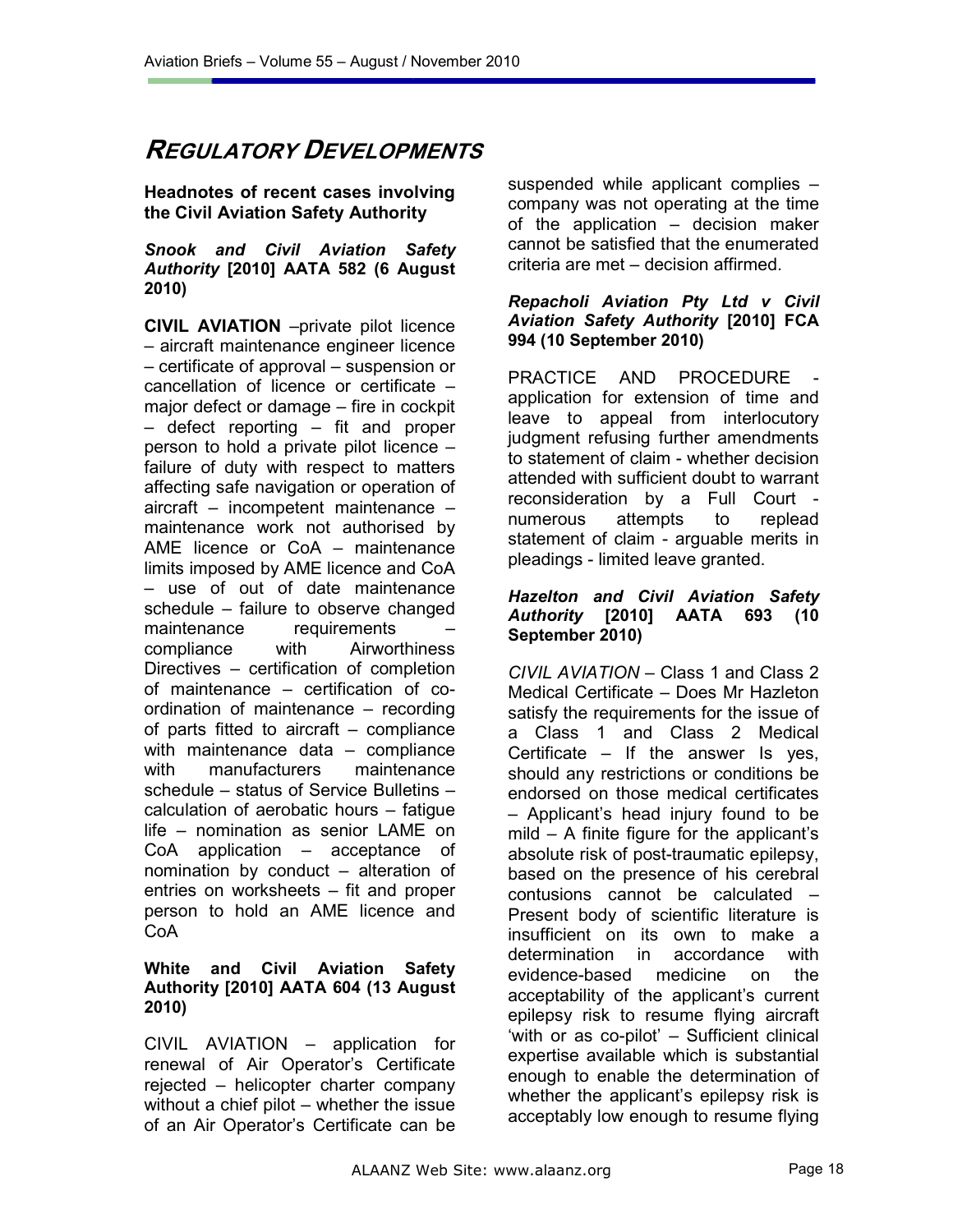aircraft 'with or as co-pilot' to satisfy the standards of evidence-based medicine – Estimation of present risk to be assessed on the basis of relative risk – The 1% Rule provides an adequate estimation of an acceptable risk, and is appropriate to apply to the applicant's case – Applicant satisfied the requirements for the issues of a Class 1 and Class 2 Medical Certificate – Matter referred back to CASA for consideration of conditions (if any) and if so, for what period.

#### *Avtex Air Services Pty Ltd and Civil Aviation Safety Authority* **[2010] AATA 716 (14 September 2010)**

PRACTICE AND PROCEDURE – stay application – substantive hearing – disqualification – reasonable apprehension of bias – fair minded lay observer – fictional observer – merit – findings of fact – selective statements – safety culture – flexibility of the Tribunal – rule against bias – prejudgment expertise of Tribunal Members

#### *Harvey and Civil Aviation Safety Authority* **[2010] AATA 733 (27 September 2010)**

CIVIL AVIATION – Civil Aviation Regulations – denied medical certification at Class 1 or Class 2 – medical history of episodes of loss of consciousness – recent syncopal attack – expert opinion precludes a diagnosis of epilepsy and cardiac cause for syncope – decision varied

#### *Robertson and Civil Aviation Safety Authority* **[2010] AATA 788 (14 October 2010)**

CIVIL AVIATION – Aircraft maintenance engineer licence – Applicant certified completion of maintenance – Applicant coordinated maintenance – Aircraft not airworthy as result of work done by others – Applicant responsible for work done by others – Endorsement of conditions on licence – Decision under review affirmed.

### *Jones and Civil Aviation Safety Authority* **[2010] AATA 795 (15 October 2010)**

CIVIL AVIATION – Class 1 and Class 2 medical certificates – History of substance use – Safety-relevant condition of substance use – Decision under review affirmed

#### **Daddow and Civil Aviation Safety Authority [2010] AATA 805 (20 October 2010)**

CIVIL AVIATION – cancellation of Flight Crew Licences comprising Flight Radiotelephone Operator Licence, Private Pilot (Aeroplane) Licence, Student Pilot Licence – applicant not a fit and proper person to have responsibilities and exercise and perform functions and duties of holder of Flight Crew Licences – decision under review affirmed